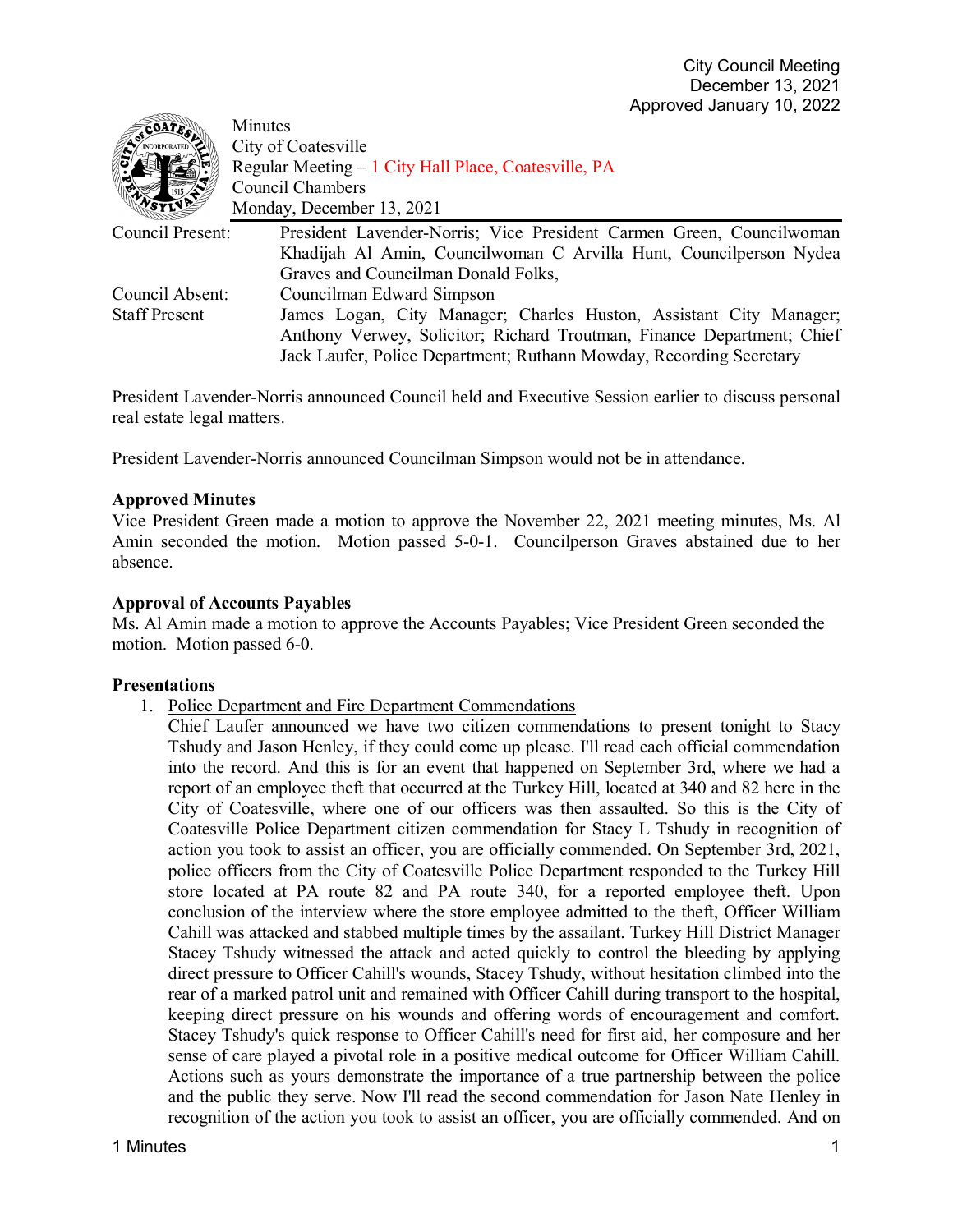September 3rd, 2021, police officers from the City of Coatesville Police Department responded to the Turkey Hill store located at PA route 82 and PA route 340 for a reported employee theft. On conclusion of the interview where the store employee admitted to the theft, Officer William Cahill was attacked and stabbed multiple times by the assailant. Turkey Hill Store Manager, Jason Henley witnessed the attack and calmly followed Corporal Christopher McCarthy's order to hold the now handcuffed assailant in place on the floor until injured Officer William Cahill could be placed in a patrol car and be transported for emergency care. Jason Henley's willingness to assist our officers in securing the assailant allow for Officer Cahill to receive expedited medical treatment, reduce the potential of further injury to others and prevented the possibility of an attempt to escape. Actions such as yours demonstrate the importance of a true partnership between the police and the public they serve.

Chief Dobson wished everyone a good evening and thanked members of the Council, Mr. Logan, Mr. Houston. The Fire Department on Wednesday, September 1st, 2021, approximately 6:10 in the evening dispatched all water rescuers South 5th Avenue. Those responders operated in heavy rain and windy conditions and rescued over 20 trapped occupants of South 5th Avenue. Under the leadership of Battalion Chief Jim Lentz, the following are recognized for meritorious efforts and as a sectional response. Thanks Battalion Chief Jim Lentz, Captain Dan Brooks, Firefighter Mike Bodner who cannot be here with us tonight. Firefighter Brian Barret, Firefighter, Josh Tracy, Firefighter Jackson Tracy who could not be here with us tonight, Firefighter Dennis Roberts. Valor recommended by the Battalion Chief, Jim Lentz and myself. These individuals entered the hazardous flooding area to successfully rescue over 20 residents without hesitation calling a recognized four Valor Captain Dan Brooks, Firefighter Brian Barrett, Firefighter Josh Tracy, Firefighter Mike Bodner, who could not be here tonight. Two more. These two individuals responded to the City for reported house fire during the flooding incident, once a report was found to be unfounded, they covered a City while the department operated on South 5th Avenue, following a recognizing in this unit citation, Firefighter Josh Schreiber, Firefighter Tim Peters.

2. 300 East Lincoln Highway – Susan Springsteen

Ms. Springsteen thanked Council for their time. I know you have a packed agenda, so I am going to rush through this. Before we go into 303rd Lincoln, I just want to update you on 190 West Lincoln. We are 90% least. The 10% that is still available is under right of first refusal and we were able to bring a medical device company from Southern Chester County into the City. It's an early stage company and they were attracted because of the QOZ, the Keystone Innovative Zone and they've really come to love Coatesville, so I told them to tell all their friends coming out of here. So I thought you'd be happy to hear that. That's all. So onto 3rd Lincoln, I just want to take a couple minutes to talk to you about what our concepts are, the attractions we have and then later on in January, I can roll out a few more details, but I thought it was time to come before you and talk about what we're thinking about doing here at, at 3rd Lincoln. There's the site plan, as you may know, we're in the process of hopefully acquiring 3rd Lincoln. We acquired the lot below that, that's right across from Brandywine Valley Active Aging. So the entire site comprises of those 3 sites. The building itself is on the Northwest corner of 3rd Lincoln. It'll be 8000 square feet, per floor, 7400 square feet net rentable square feet inside. It is a four-story building. We've committed to going to four floors. We have 69 off-street parking spaces, so the building fits with off-street parking, according to the plan. Depending on what we do with the fourth floor, we may need a few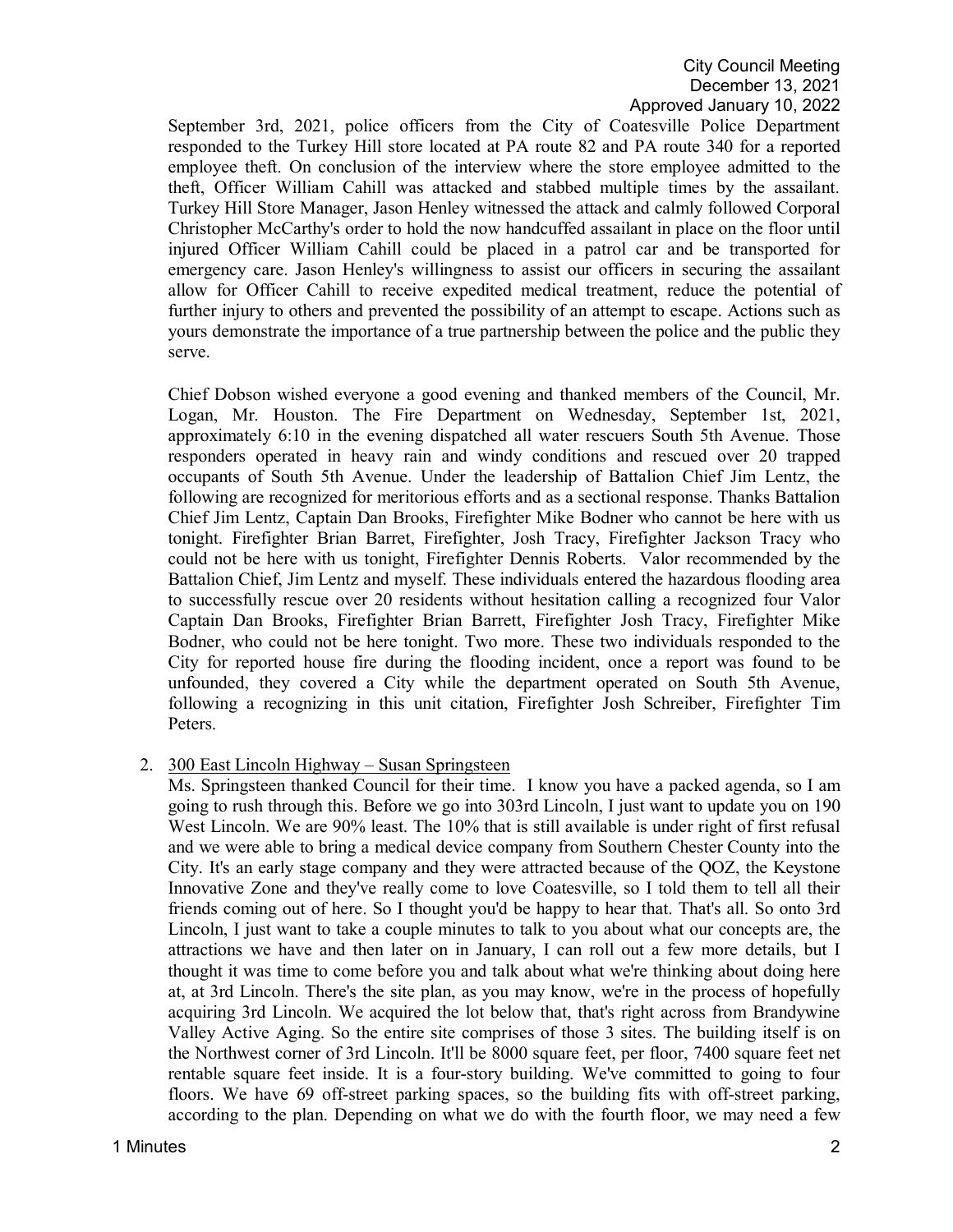more, but I think it's going to fit. What we decided to do, if you look off to the right on the top half of the plot. A third of Lincoln space, as you can see, if you come in from Martin Luther King Boulevard, the access, you can see it kind of bows out to the right towards the right aid parking lot. That is actually a pull-off lane for deliveries, and so we made this special lane because we didn't want to have big trucks delivering product on the northbound lane of 3rd Avenue because we're sensitive to the fact that the Police Department is a block below us and we didn't want to block any of you guys, if you have to go to an emergency and you're running hot north on 3rd Avenue, and have to go into oncoming traffic to get around a truck. So we decided to put the delivery lane off onto the right side in the interior section. We also have a drive-through window. You can't quite see that on the right side for a retailer, that'll be on that floor. The lot below it is going to be on only parking. The use for the building first floor, retail. Second and third floor is office space and the top floor, we are really hoping to be able to put a rooftop/top floor restaurant. The numbers still have to work and I know a lot of people promised restaurants. So don't put me in that category. I'll tell you when it's when it's a go, but that's what we're trying to do here. So, we do have a restaurant tour that we are well into talks with, that's very interested in coming into town and he would be somebody who would be a big draw, to draw from outside the City to bring into Coatesville. So, the idea is that about 80% of the restaurant would be inside seating with 20% on the Lincoln highway side as open air, looking over Lincoln highway, watching the parade, watching the Grand Prix, really involved in the City. We are really excited. We're putting a kitchen that high up in the air, take some more support structure. We are really going through the cost to make sure that'll work, but we're hopeful. And then the traction we have secured our anchor tenant. They're taking 10 000 square feet, they're taking all of the third floor, part of the second floor and they have a retail space on the first floor on the Northwest quarter of the building. We have very strong interest from some other retailers and other people for office that I'm hoping I can talk about in the next time we're in front of you. That's kind of where we are. We're really excited to be acquiring this a lot. And the plan... You can go to the next slide... So the plan, it's the same team, Proudfoot Capital, same architects, same Iron Hill Construction that did 190 West. We're looking forward to closing, hopefully on the property in January, going right into land development approval, and then experiencing all that green tape that Coatesville is famous for so that we get through land development approval in second quarter and break ground before the end of June. And then hopefully we have occupancy depending on how quickly we can get steel and some of the other materials' occupancy 12 to 15 months afterwards. If there are any questions, I'm happy to answer them.

## 3. Andrea's Jazz Café – Bridget Dudley

Ms. Dudley wished everyone a good evening, Mr. Logan and Council present and City Council members and everyone else who is in attendance here. This evening, we're going to be presenting two items before Council, as you may recall, we were here before Council on November the 8th and briefly spoke to you and requested an amendment to article 13 offstreet loading alternatives. That stated that an important service that we are offering to our patrons is the option of valet parking. As we do not have an adjacent parking lot. This benefit provides an added element of safety, security, and convenience. This benefit will accommodate those patrons who have special needs, who are unable to walk the distance, from a parking lot, or an alternate parking location, patrons who are not familiar with the City of Coatesville area and parking location, or patrons who just desire the convenience of use of a valet service, just to name a few. Valet parking is a parking service offered by or provided by a business, which an attendant will park and retrieve the patrons' vehicle. We are requesting tonight that a valet parking ordinance or article be written and adopted by City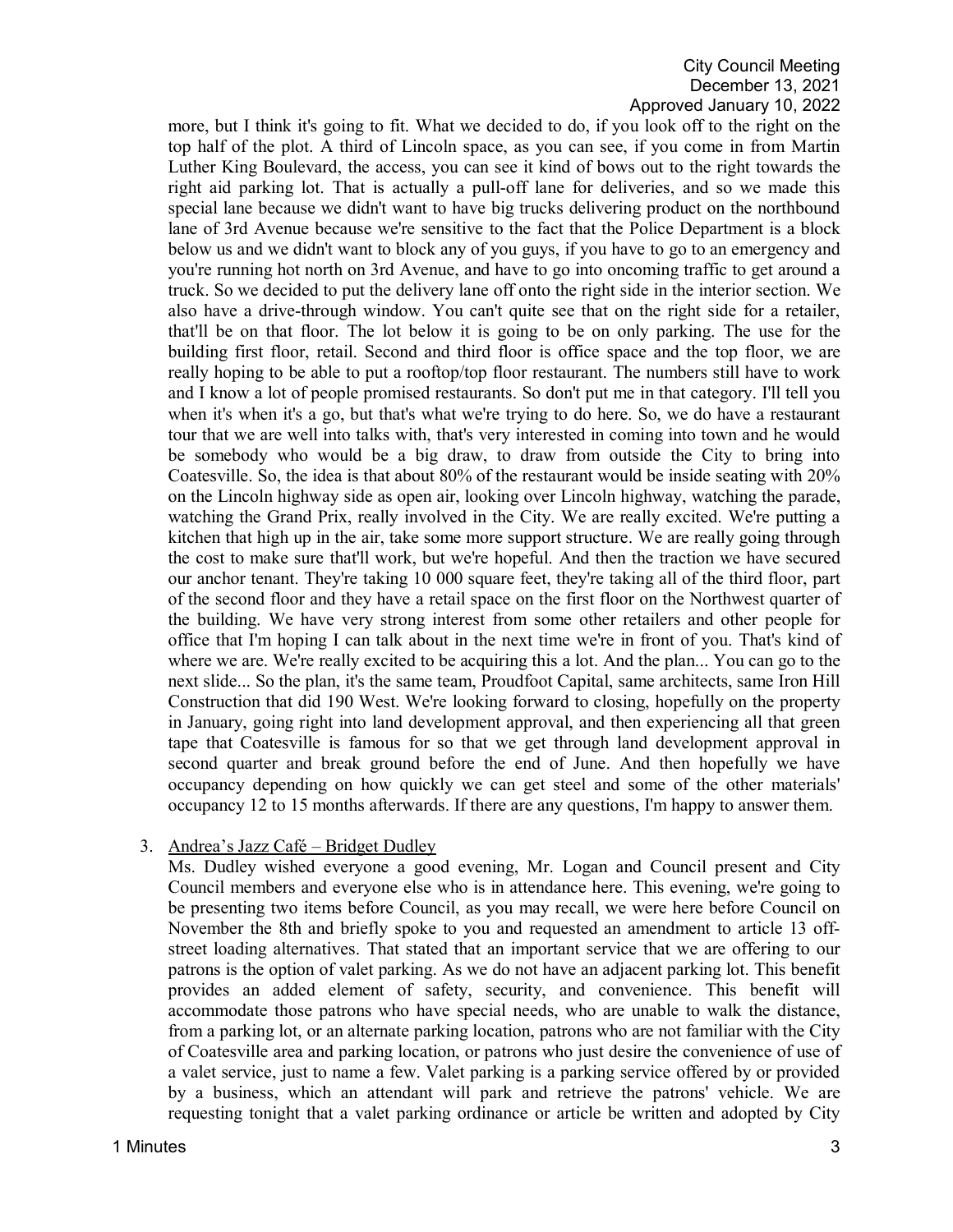Council so that we may provide the service to our patrons who will not only come from the Chester County region, but will come from other counties as well. In addition, we request that the designated valet parking pull in and pull out areas operate as a loading and unloading zone during the valet parking hours of operation. And this is in conjunction with the initial amendment that we requested for article 13. There are two nearby boroughs that have adopted such an ordinance and/or article. And that is the borough of Westchester and the borough of Doylestown. They both adopted valet parking ordinance and/or article in 2016. The placement of the load and unload signs in addition to the valet signage would be in front of 236 and 230 East Lincoln Highway, which would consist of two parking meter spaces being used. This allows the patrons to safely pull in and out of Lincoln Highway traffic to drop off and pick up their vehicles. As we know, Lincoln Highway is a very busy roadway, morning, noon, and evening. We respectfully ask the full support pf City Council as we are entering a critical time for preparing to open Andrea's Jazz Cafe. We need to have all key operational components in place. The valet parking is a key and vital component to our successful opening. We are truly grateful for all of the support City Council has shown us along the way and we thank you so very much. Are there any questions? Mrs. Hunt asked with the valet parking, where would you be parking the cars? MS. Dudley explained that's actually going to segue right into our second topic. But we are also in the negotiation for an alternative location as well. It's still in negotiation phase. But it will be off-premise. Okay. Our second presentation request is for the drafting of a parking lot agreement for the district court 15-1-03, which is Judge Hines parking lot. We have had numerous discussions with both City Manager and Judge Hines to determine the viability of this. The overall consensus was that it is a workable option as long as we don't interfere with Judge Hines night court dates. Because this parking lot is owned by the City. We are requesting an agreement to be drafted. Our hours of operation at this time are Wednesday through Saturday, 5:00 PM to 2:00 AM and Sundays 10:00 AM to 5:00 PM. So that kind of answered Mrs. Hunt's question. As I said, segue right into our next topic. Once again, we'd like to thank City Council for hearing our request and for your continued support of Andrea's Jazz Cafe. We're definitely eager and excited to our opening in 2022. We are on target at this point and we have a couple of big meetings, I would say coming up within the next few weeks so based on that we would like to say thank you, have a safe and wonderful Christmas holiday and if you have any questions. President Lavender Norris asked for the item to be placed on the January agenda.

4. Crosby Wood

Mr. Gill, Buckley Brion, wished everyone a good evening. We have much to report as we do each month to the RDA and to the City on the progress of the project over at the flats. I'm over here this evening specifically for City Council to pass on to the City planning commission and to the county planning commission, the proposed text amendment for the FRD Flats Redevelopment Overlay District, which we prepared and submitted several weeks back. It's an ordinance that includes definition for one of the potentials use at the NSCC Project, as well as other regulations, which would apply to that project and any other development that happens in the Flats Overlay District. Obviously, City Council is aware that there is an existing FRD Overlay District. We think that the regulations that are there now should be amended to facilitate this project and as I said, any other development which may happen in the FRD District. Again, we respectfully request that the action be to pass this on to both the City and the county planning commissions, and we will keep the ball rolling with those

## **Discussion Items**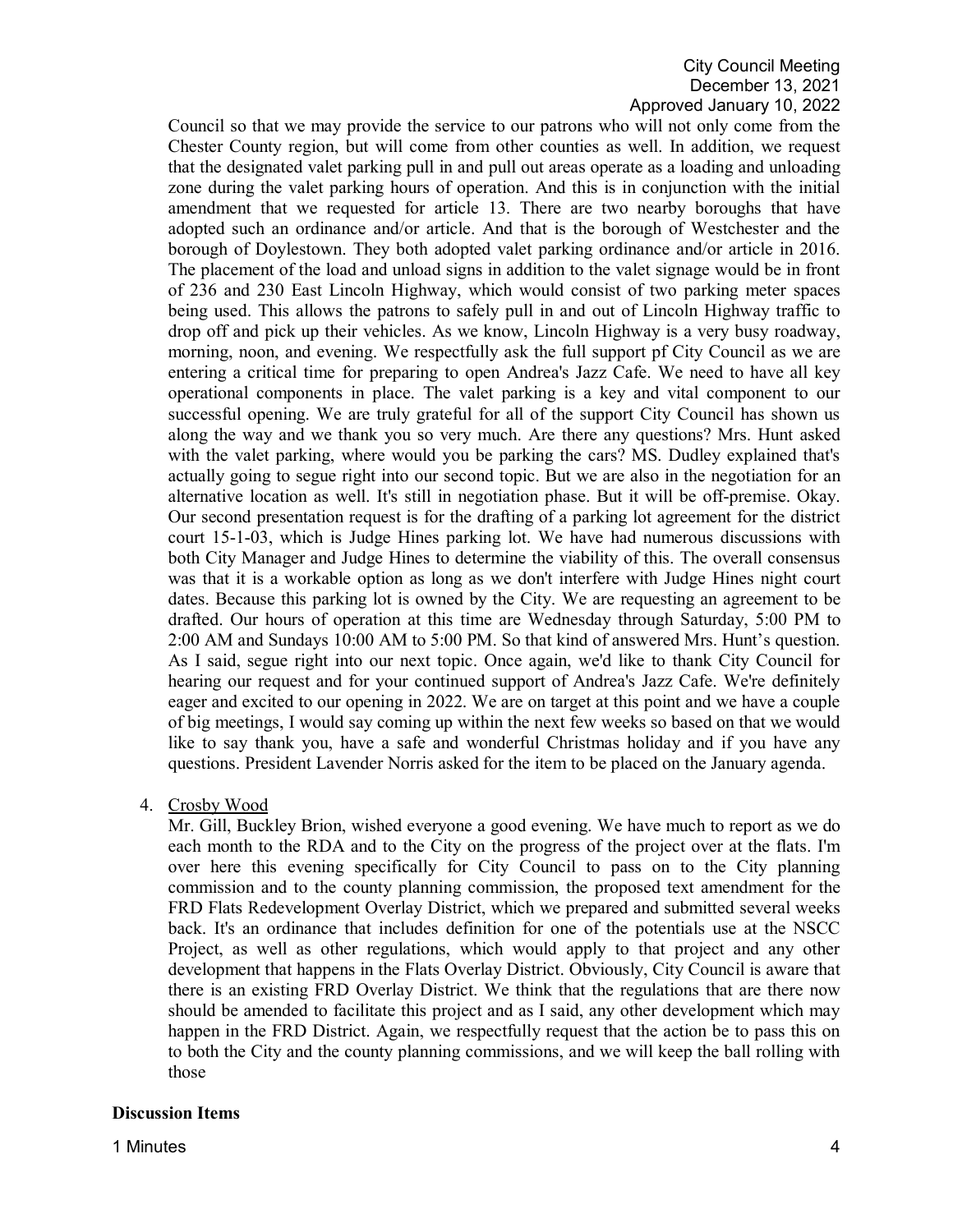1. Meeting Minutes

There was no discussion on meeting minutes.

2. Free Holiday Parking December 20, 2021 to January 2, 2022 Councilperson Graves stated I feel like that sounds great. People need to save some money, some money for all of their holiday spending. Chief Laufer explained this is done annually the last two weeks of the year.

## **Citizens Hearings – Regular Action Items Only (3 Minutes)** Paul Evans

Mr. Evans stated he was here this evening to speak about the agenda item 6.1.2 regarding the fee schedule changes. I just wanted to state for the record that a fee should be measure it with the cost to produce the service and if not, then it should be allowed to be conducted by a private enterprise. If not, then it is considered an illegal tax. I hope that in consideration of that rule that we live under by the law in the state of Pennsylvania, that the fees have been marked up here without transparency because the old fees are not next to many of them. It's very difficult to know. Although, City manager was good enough to send me a fee schedule to take a look at today. I see some changes. I just hope that City Council keeps in mind that for stakeholders to come to the City and to invest that the fees need to be competitive and perhaps even on the lower side to be competitive to make sure they can catch up for the 20 years that we've left behind. We're now getting some momentum. I'm glad to see with the Council's help and the administration. I hope that good things will continue, but just to let you know that when this was increased back in 2013, the cost to replace a hot water heater was \$358. I was looking to see if I could figure it out what it was if there was still a flat fee. It had been reduced by the Council to \$75, but right now, if I'm unable to find that then on electrical hot water heater, one would have to get an electrical permit for \$100 and a plumbing permit for \$100, potentially. Then it's a \$50 permit fee. That's \$250 to replace a hot water heater. That would be about 30 to 40% of the cost of an electrical hot water heater in fees. Permit fees are supposed to be two to 4% of the cost of the job. Of course, the cost of the plumber too. Let's say it's \$1,000 job all in, and it's \$250 in fees. In the real world, I hope that Council will be open in the future. If there are problems with the fees as they are transmitted by the contractors. Also, I noticed that after the last increase, the cost of work went from \$15 per thousand to \$40 per thousand. I think that remains unchanged this time around, but that was almost a tripling. Thank you, Council.

Ms. Al Amin made a motion to close citizens hearings on regular action items; Vice President Green seconded the motion. Motion passed 6-0.

## **Regular Action Items**

1. Receive and consider for second reading and adoption an Ordinance amending the General Laws of the City of Coatesville, Chapter 82, Building Construction, Section 82-21, Vacant premises registration; registration fee schedule,; Chapter 84, Contractor Licensing and Insurance Registration Certificate, Section 84-3 License fee; expiration; Chapter 84 Contractor Licensing and Insurance Registration Certificate, Section 84-7, Regulation of all contractors; insurance registration certificate and Chapter 193 Streets and Sidewalks, Article V, Trash and Dumpsters on Streets, Roadways or sidewalks to provide for the setting of fees by Resolution of City Council.

Mr. Folks made a motion to approve second reading and adoption an Ordinance amending the General Laws of the City of Coatesville, Chapter 82, Building Construction, Section 82- 21, Vacant premises registration; registration fee schedule,; Chapter 84, Contractor Licensing and Insurance Registration Certificate, Section 84-3 License fee; expiration; Chapter 84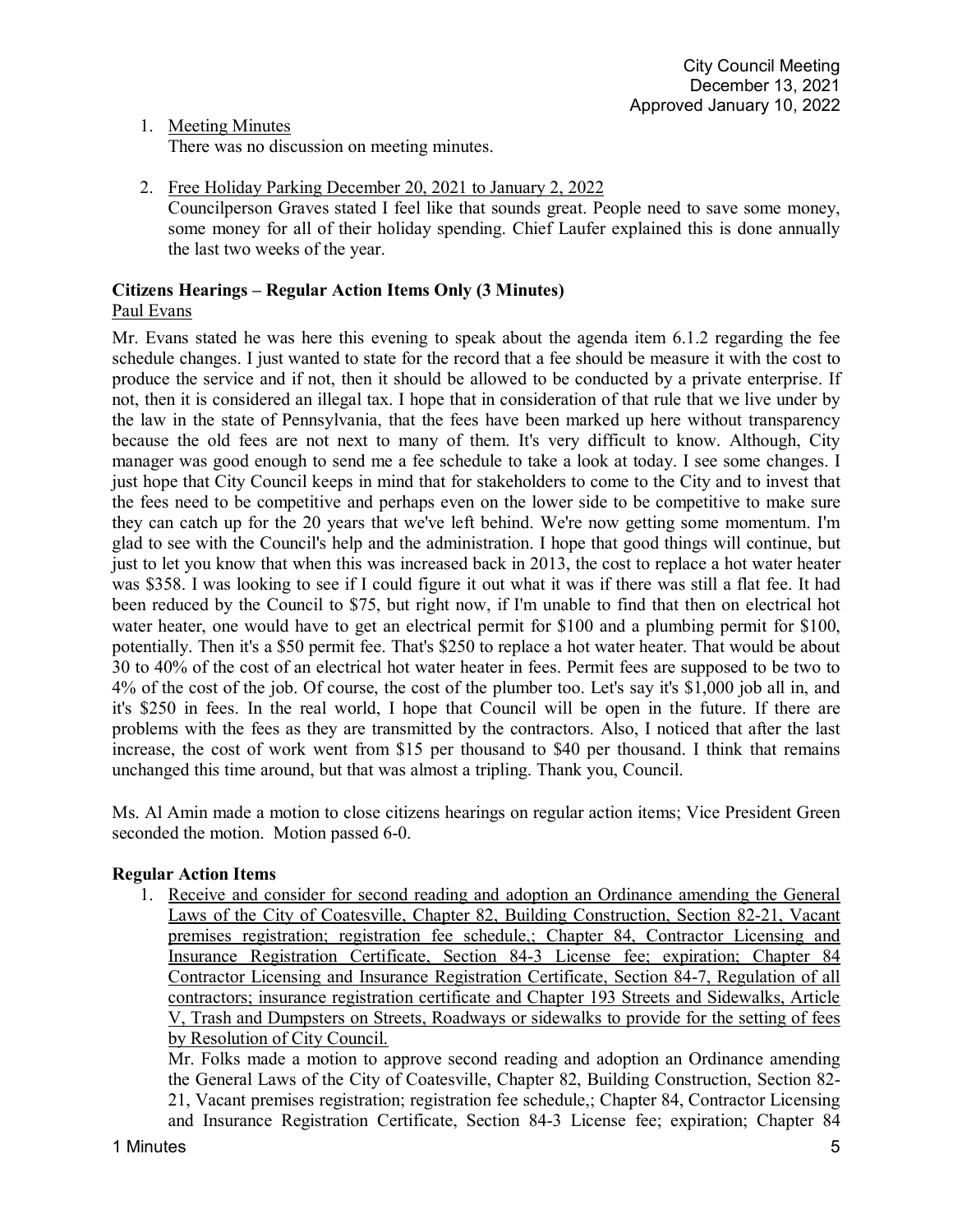Contractor Licensing and Insurance Registration Certificate, Section 84-7, Regulation of all contractors; insurance registration certificate and Chapter 193 Streets and Sidewalks, Article V, Trash and Dumpsters on Streets, Roadways or sidewalks to provide for the setting of fees by Resolution of City Council. Vice President Green seconded the motion. Motion passed 6- 0.

Councilperson Graves asked the City Manager or Assistant City Manager to put this into more laymens terms for the public? Mr. Verwey explained the purpose of this ordinance is to make uniform due process for setting fees. Just by way of background, in the past, this was done by ordinance, which cost an extraordinary amount of money, both in legal fees and advertising fees each time you wanted to amend the fees schedule. Now this permits all fees to be uniformly set by resolution of City Council and they can be amended from time to time without that excessive cost. This just brings these sections of the General Laws of the City of Coatesville uniformity with the other fees.

2. Receive and consider a motion for adoption of a Resolution adopting the City of Coatesville Master Fee Schedule, as amended.

Mrs. Hunt made a motion to approve the Resolution adopting the City of Coatesville Master Fee Schedule, as amended; Mr. Folks seconded the motion. Motion passed 4-2. Ms. Al Amin and Councilperson Graves were the dissenting votes.

Ms. Al Amin stated the first thing I'd to say when anything like this is put into our agenda, I think it would be appropriate to have the previous fee so that we have the ability to see what it's going from to what it's going to. I was able to get that information because I called Mr. Troutman and he was kind enough to share that with me. In my opinion. I also think it should be something that should be put on for discussion items so Council can have some input before we actually vote on it. There're a couple things in here that I think could be a little bit extreme for the resident. A conditional use hearing from zoning it previously was 750. It's now going to 1,000. If you need to ask for a continuance of a hearing, it's going from \$150 up to \$750. That's a pretty big jump. If you currently have a private hauler you pay a fee of \$150. Now you'll pay a fee of \$200 and of course that's on top of the fee that you're going to pay to the hauler. The traffic control I think is doable. It's going from 100 to 125, but they're doing that on the scale of the Fire Department. Contractors did have to pay \$50 for the contracting license, that's going to 100. The continuance fee and the Police fee is what I have the biggest issue with. Before, if you were having a private event and you want a police presence there, you paid \$155.48 cents an hour per officer. That is now going to go up to \$340 an hour per officer with a four-hour minimum. I just think for folks that are having private events, \$350 an hour for a four-hour minimum, that's a little bit steep. I think the continuance fee for the conditional use hearing going from \$150 an hour to \$750 an hour is just a little bit too much for me too. Mr. Folks asked if the prices are they conflicting with Westchester, Caln, Parkesburg, are their prices set right around them? Ms. Al Amin replied in Caln Township for Police at a special event is \$85 an hour. Valley Township it's right around the same. Mr. Logan stated that there are numbers in there that are not accurate. Mr. Troutman clarified the various fees. For not being clearer. The Police rate that you mentioned of \$340, is for four hours, but for all the police officers. It works out to be I think it's \$85 and hour. Ms. Al Amin explained that in your brackets you put \$340 an hour, four hours minimum per officer. Go back and look at the email you sent me. Mr. Troutman stated No, I understand, but that's per officer. That one officer would be \$340 for four hours. If there were two officers it would be \$680. It's not \$340 per hour. It works out to be same rate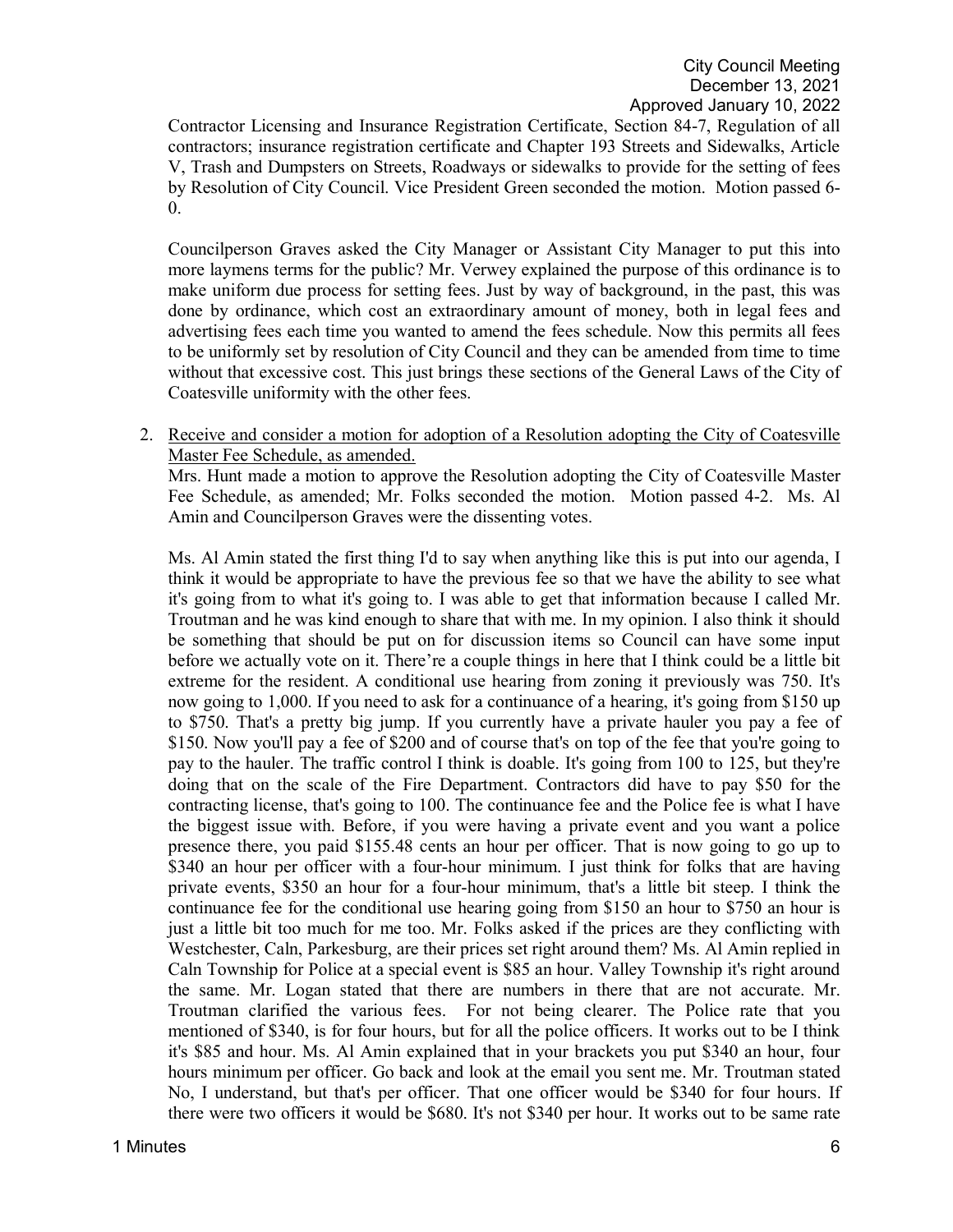as the other municipalities. As a point a clarification. Then the other point would be the Private Hauler fee is for the haulers that come into the City. It's not paid by any resident or any owner. It is the fee that is paid by each of the individual commercial haulers that come into the City for all of their clientele. There's one fee. Vice President Green stated we use Eagle, so this would be... What's another... Blosenski coming in and doing their customers that's the fee that Blosenski would pay? MR. Troutman replied right, and additional fee hasn't been addressed and changed for multiple years. It was not in changed for last year. It was felt to be addressed this year. Mrs. Hunt asked so it doesn't affect the residents? They're not paying that. This is the private hauler company themselves that are paying that fee. Mr. Troutman explained it is for commercial business. Mrs. Hunt asked like my medical waste person that comes to get my stuff. Mr. Troutman replied yes. Ms. Al Amin asked if there any other things that the numbers were accurate, the conditional use hearing, the continuance where hearing went from one \$150 to \$750. Mr. Troutman explained there's a paragraph that our zoning attorney recommended that those fees be address because of the cost that are incurred by the City when those events happen. Vice President Green explained that we have to keep in mind, this is strictly a fee for service. That's not department that we're here to make extra money. When we're going in a hole with LTL, but we're having zoning hearing and we're in a hole because of what is being charged. These fees have not gone up in quite some time and it is what it is. They have to be paid for having a hearing and I know that one hearing that we recently had cost a whole bunch of money. It cost us a lot. President Lavender Norris explained it would definitely come down to why would we use raise taxes to pay it or we hold the commercial companies accountable. It's just that simple. We chose commercial company as opposed to raising taxes on the presidents. Councilperson Graves said her comment is just that when this was made public, the rest of the proposition or the packet, that the old fee schedule wasn't in there. I think that Council should take this item and table it and put the comparison out and then take the vote on it after the public has had a chance to take a look at it. Mrs. Hunt explained the old fee schedule in on the website for the residents to see.

3. Receive and consider a motion for adoption of an Ordinance setting the Tax Rate for General Purposed for the tax year 2022.

Vice President Green made a motion to adopt an Ordinance setting the Tax Rate for General Purposes for the tax yare 2022; Mr. Folks seconded the motion. Motion passed 6-0.

4. Receive and consider a motion for adoption of an Ordinance providing the salaries and wages for personnel employed by the City of Coatesville. Vice President Green made a motion to adopt an Ordinance providing the salaries and wages for personnel employed by the City of Coatesville; Mrs. Hunt seconded the motion. Motion passed 4-2. Ms. Al Amin and Councilperson Graves were the dissenting votes.

Councilperson Graves questioned and commented about the salaries. Some of these are not livable wages. Oh yeah. People can't live off of some of these wages. The area median income for an individual is about \$45,000 a year and for a family is about \$100,000 a year. We can't pay people less than the area median income if we're a municipality. We can't pay this low for people. Mr. Folks explained we can't afford it. We can't afford that. We can't afford raises. Vice President Green explained she is talking about laborer or part-time. She's talking about labor or part-time, parks part-time. Councilperson Graves stated these wages aren't livable. Some are part-time wages. Some are full-time wages for laborer and public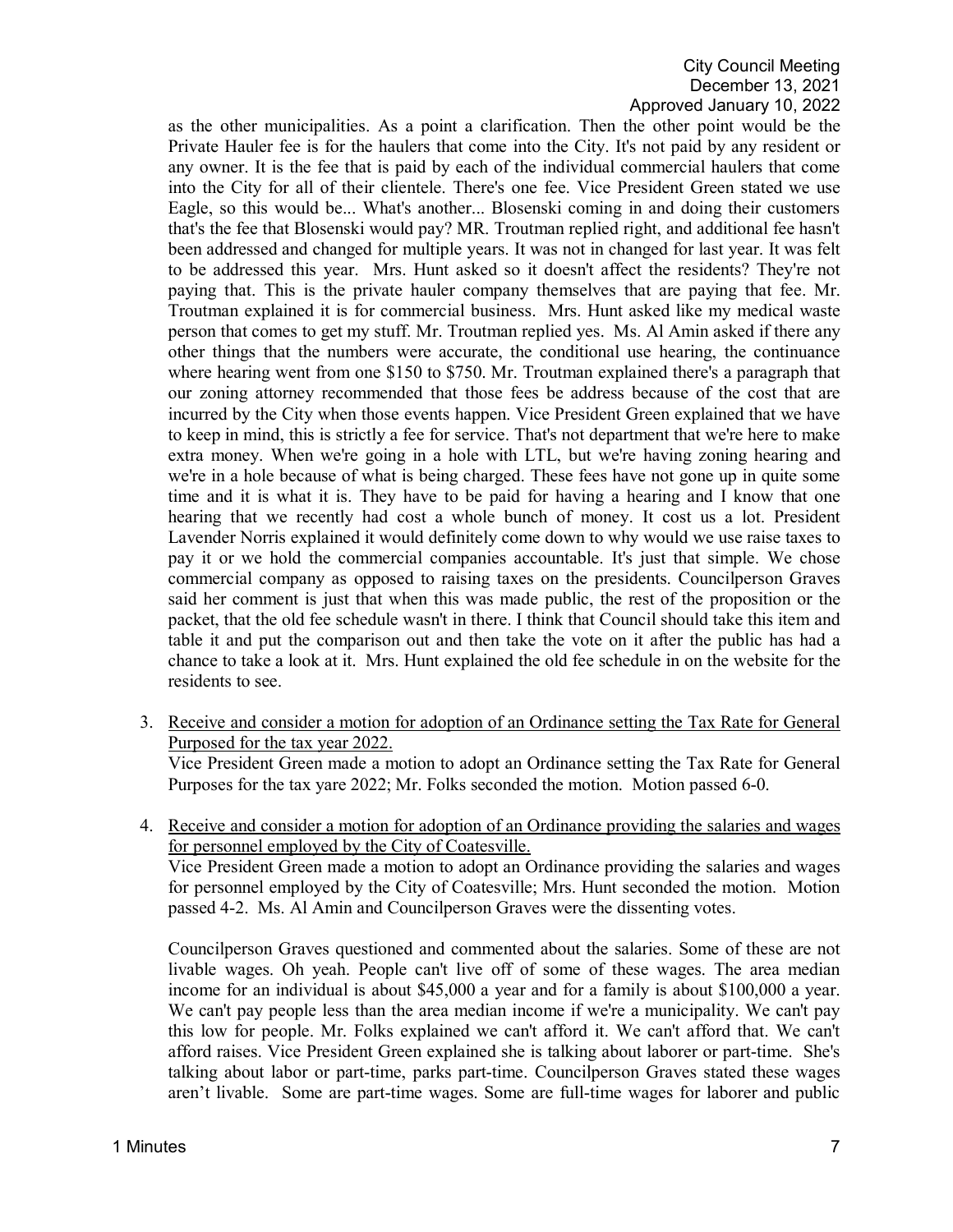works. Full-time codes clerk, but some of them are part-time meter officers, but part-time people got to survive too.

5. Receive and consider a motion for adoption of an Ordinance appropriating specific sums estimated to be required for the specific purposes of the City Government as Herein set forth for the year 2022. Vice President Green made a motion to adopt an Ordinance appropriating specific sums

estimated to be required for the specific purposes of the City Government as herein set forth for the year 2022; Mrs. Hunt seconded the motion. Motion passed 5-1. Councilperson Graves was the dissenting vote.

6. Receive and consider a motion for adoption to adopt a Resolution authorizing the City to enter into an employment contract with James Logan, City Manager. Mr. Folks made a motion to adopt a Resolution authorizing the City to enter into an employment contract with James Logan, City Manager; Mrs. Hunt seconded the motion. Motion passed 4-2. Ms. Al Amin and Councilperson Graves were the dissenting votes.

Councilperson Graves stated the only thing that I have holding me up is just the residential clause. I do believe that the City manager should reside in the City. No, I don't know if we can... We haven't reached that negotiation so that's it. That's really the only thing. That I believe the City manager should reside in the City. Mrs. Hunt stated even though I know Mr. Logan does not physically reside in City he lives 16 minutes away, but I shadow everyone. Mr. Logan spends probably more time in the City than anybody that I know. He's here every day of the week, Monday through Sunday. He's here for every special event. He's here for any disaster, any problematic time, and he is 16 miles not 16 minutes. And I think also we have to consider... I think we have a unique situation that he's proven himself. We're looking at his contract now, but we can judge it based on what he has given to the City, his performances. And so I think that gives us a unique situation that we're not just going from the blind side hoping that this person we bring in is going to fulfill the duties because he does it over beyond and more. So, that's my feeling as far as him not having to move into the City because he is here. Vice President Green stated we've had them live here, had people move in and rent an apartment and never spend a day here. Mrs. Hunt said yeah. They just rent an apartment to say that they have residency here, but they don't live there. You're absolutely right. Ms. Al Amin stated I have a comment too. I've always been a firm believer that the City Manager should reside in the City. It isn't, for me, the person it's the position. So much so that a few years before I actually got on Council, I was going to have a referendum put on a ballot, but I brought the petition before Council because Council has the ability to adopt an Ordinance. And there were enough residents that more, it was like double or triple the amount of signatures needed for a referendum. And I brought it before Council as a courtesy. And even some of the current members that currently sit here unanimously agreed that the City Manager should live in the City, but they never put it into an ordinance. So, I too believe that the City Manager should live here. I think whether they own or rent, taxes are incorporated in your rent. I think they should have to pay the same Real Estate Taxes, School Real Estate, City Real Estate Taxes that we pay. So I am, and always will be a firm believer that the City manager should reside in the City. President Lavender Norris stated I would just like to say that I believe we hit jackpot when we hired Mr. Logan as our City manager and I'm ever grateful for him being here, whether he's a resident or not officially. As I stated a little earlier, his address is as good as one City Hall Place. That's how much time he spends here. There's no question, no doubt, as to whether he's here or whether he's getting the job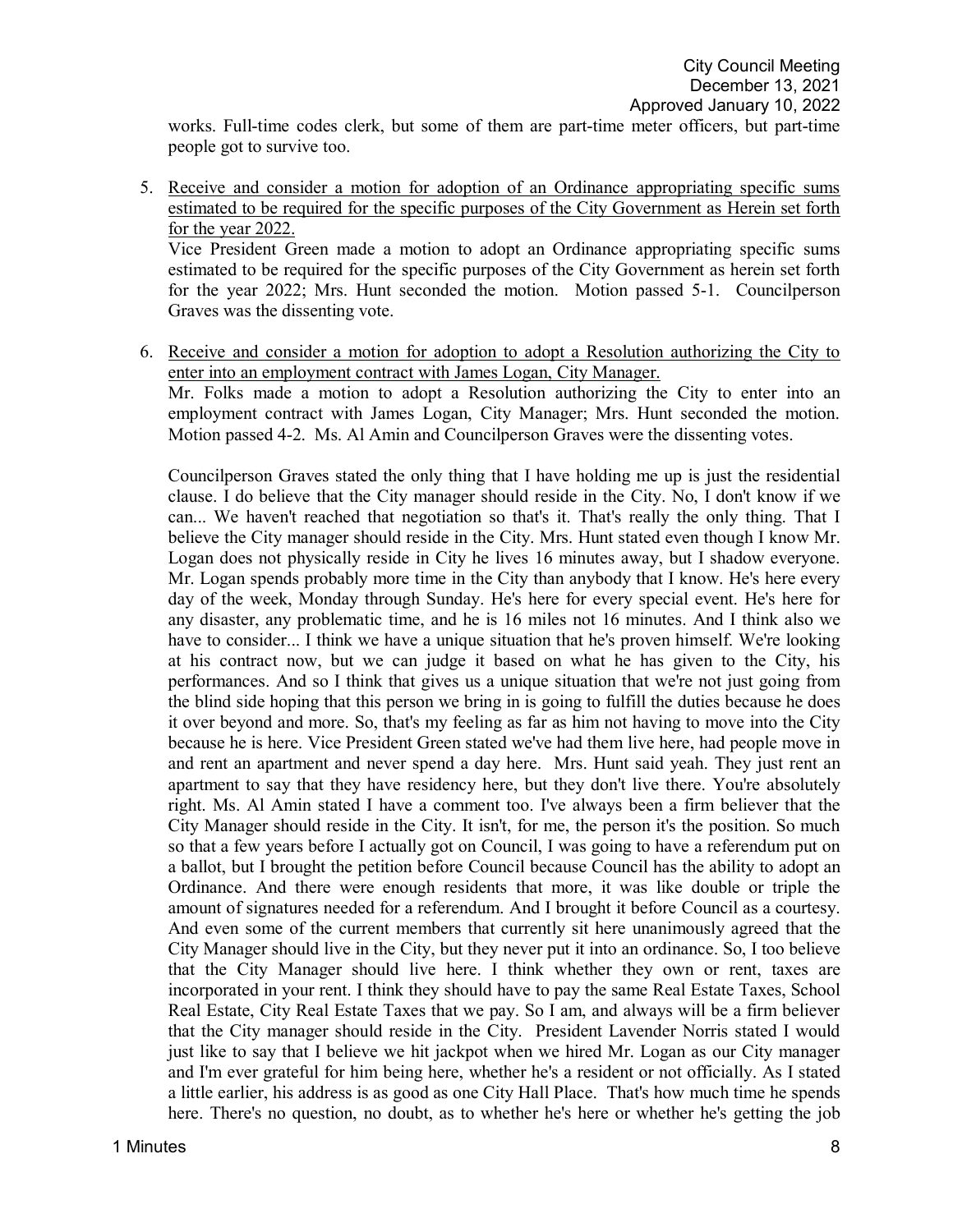done because the City is in a forward motion. So, with that being said, Mr. Logan, I appreciate you. Thank you, sir.

- 7. Receive and consider a motion to approve the appointment of Barbacane, Thornton & Company as the independent auditors for the year 2021. Vice President Green made a motion to appoint Barbacane, Thornton & Company as the independent Auditors for the year 2021; Mrs. Hunt seconded the motion. Motion passed 6-0.
- 8. Receive and consider a motion to adopt a Resolution authorizing the City Manager to enter into a three-year electric energy procurement contract with Constellation Energy, an Exelon Company, to procure electricity for fourteen City accounts at an energy price of use of \$ 0.05721 (\$KWH)

Mrs. Hunt made a motion to adopt a Resolution authorizing the City Manager to enter into a three-year electric energy procurement contract with Constellation Energy, an Exelon Company, to procure electricity for fourteen City accounts at an energy price of use of \$ 0.05721 (\$KWH); Ms. Al Amin seconded the motion. Motion passed 6-0.

Mr. Troutman explained that if we were to go without the rate is 0.062 cents. And the rate that we're locking in with, will be for three years and the lowest rate of five competitors that are broker resources. This is for fourteen accounts throughout the City. The largest is actually powering the street lights, and the traffic lights. City Hall, and Public Works. And then each of the parks that has electricity coming is because there's really three larger ones, and then everything else.

- 9. Receive and consider a motion to set time by which a quorum must be present for the conduct of the Reorganizational Meeting scheduled January 3, 2022 to 6:00 pm. Ms. Al Amin made a motion to set time by which a quorum must be present for the conduct of the Reorganizational Meeting scheduled for January 3, 2022 to 6:00 pm; Vice President seconded the motion. Motion passed 6-0.
- 10. Receive and consider a motion to adopt a Resolution authorizing the City to participate in a national opioid settlement with McKesson Corporation, Cardinal Health, Inc. and AmerisourceBergen Corporation

Vice President Green made a motion to adopt a Resolution authorizing the City to participate in a national opioid settlement with McKesson Corporation, Cardinal Health, Inc. and AmerisourceBergen Corporation; Mr. Folks seconded the motion. Motion passed 6-0.

Mr. Verwey explained there is an ongoing opioid litigation nationally. The City is represented by the law firm, Wapner Newman. They have brought this proposal that, there's two this evening, there's 6.10 and 6.11. 6.10 would result in the City receiving approximately \$200,000 in funds to fund opioid related projects. This is an opt-in settlement. So the more municipalities that agreed to opt into this program, the better it is for everybody, because the payout will be sooner and get that in process. At this point, the Commonwealth of Pennsylvania will receive a total of \$851 million out of this settlement proceeds. That'll trickle down. The county will receive a portion of that as well. Then about \$200,000 of that would come to the City. Currently the payoff period about 18 years. But that's being negotiated to a shorter payout period, but this is in process and is a recommendation for the solicitor that the City opt into this settlement agreement.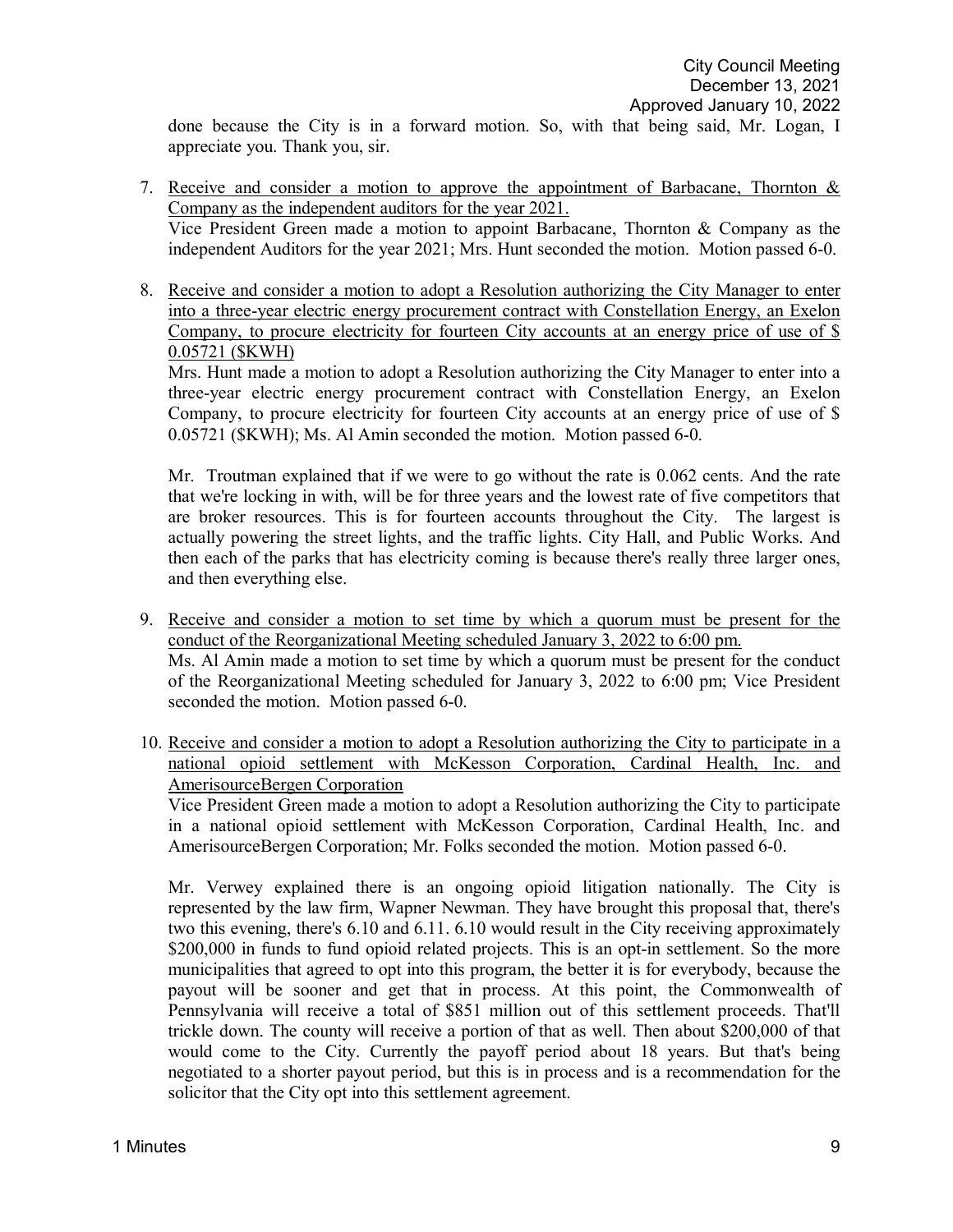11. Receive and consider a motion to adopt a Resolution authorizing the City to participate in a national opioid settlement with Johnson & Johnson, Janssen Pharmaceuticals, Inc., Ortho-McNeil-Janssen Pharmaceuticals, Inc., and Janssen Pharmaceutica, Inc.

Vice President Green made a motion to adopt a Resolution authorizing the City to participate in a national opioid settlement with Johnson & Johnson, Janssen Pharmaceuticals, Inc., Ortho-McNeil-Janssen Pharmaceuticals, Inc., and Janssen Pharmaceutica, Inc; Ms. Al Amin seconded the motion. Motion passed 6-0.

Ms. Al Amin made a motion to close action items; Councilperson Graves seconded the motion. Motion passed 6-0.

#### **Reports**

1. Solicitor

Mr. Verwey announced he worked on land development issues related to the flats proposals, as well as the DEPG project on the Southwest corner... I'm sorry, Southwest corner of Lincoln and First Avenue. I worked with resolutions and ordinances related to the budget process for receiving, worked on real estate matters. I worked on personnel matters related to certain contracts, and also did some work related to the opioid litigation, which we counsel just voted on. This is my last meeting. I did want to say, I very much appreciate having the opportunity to work with all of you. It's been an honor and a privilege to do so. It's been great to see the growth of the City and the time I've had the opportunity to serve with you. Mr. Rob Jefferson is sitting to my left, will take the mantle and, lesser until Council decides to move to another law firm. But Mr. Jefferson and our entire municipal department are here to help ensure the City maintains a continuity of service until it decides whether it wants to move forward with a different firm or not, but I just want everyone to be assured both Council and the public that we will provide ensure continuity a service after I have left. So, I very much, again, thank you very much for the opportunity to work with you all.

Vice President Green thanked Mr. Verwey and congratulated him. I appreciate all the legal advice, all the have to do with us to put us on the right track, so I'm really grateful for that. Congratulation. Ms. Al Amin congratulations Mr. Verwey on his new position, your honor, and the City will certainly miss you. You are certainly a very well informed from the time that I have been on Council and I appreciate you knowing that well and making sure that when there was a doubt, So I really appreciate that post that took together some trouble and good luck in your new position on the bench. Councilperson Graves thanked Mr. Verwey for his services and congratulations on your newest service. The City will really miss you. Mrs. Hunt congratulated Mr. Verwey. We are happy that you're able to fulfill your dreams and become a Common Pleas Judge. I like Carmen, hope I never have to sit in front of you, but I am grateful for the service that you have given to the City and the professionalism that you brought along with your position. And we are so grateful and forever indebted for the work and the professionalism that you have brought to us. It was a pleasure meeting you and getting to know you in this capacity. I pray that God blesses you in your position and that you find the fulfillment that you were so desiring in being of service to the public, to the community and to our county. Thank you. Mr. Folks stated I know when we first met you and why we hired you because every time we ask you a question, you answered it. You didn't say, "Well, I get back to you or let me call somebody." You answered it. And that's how I believe you got this job because you were straightforward with us. And I know you're going to be straightforward on the bench. On a personal note, Mr. Verwey, I had to tell him to go home during the flood because he came out of house and he was muck, dirty, and he was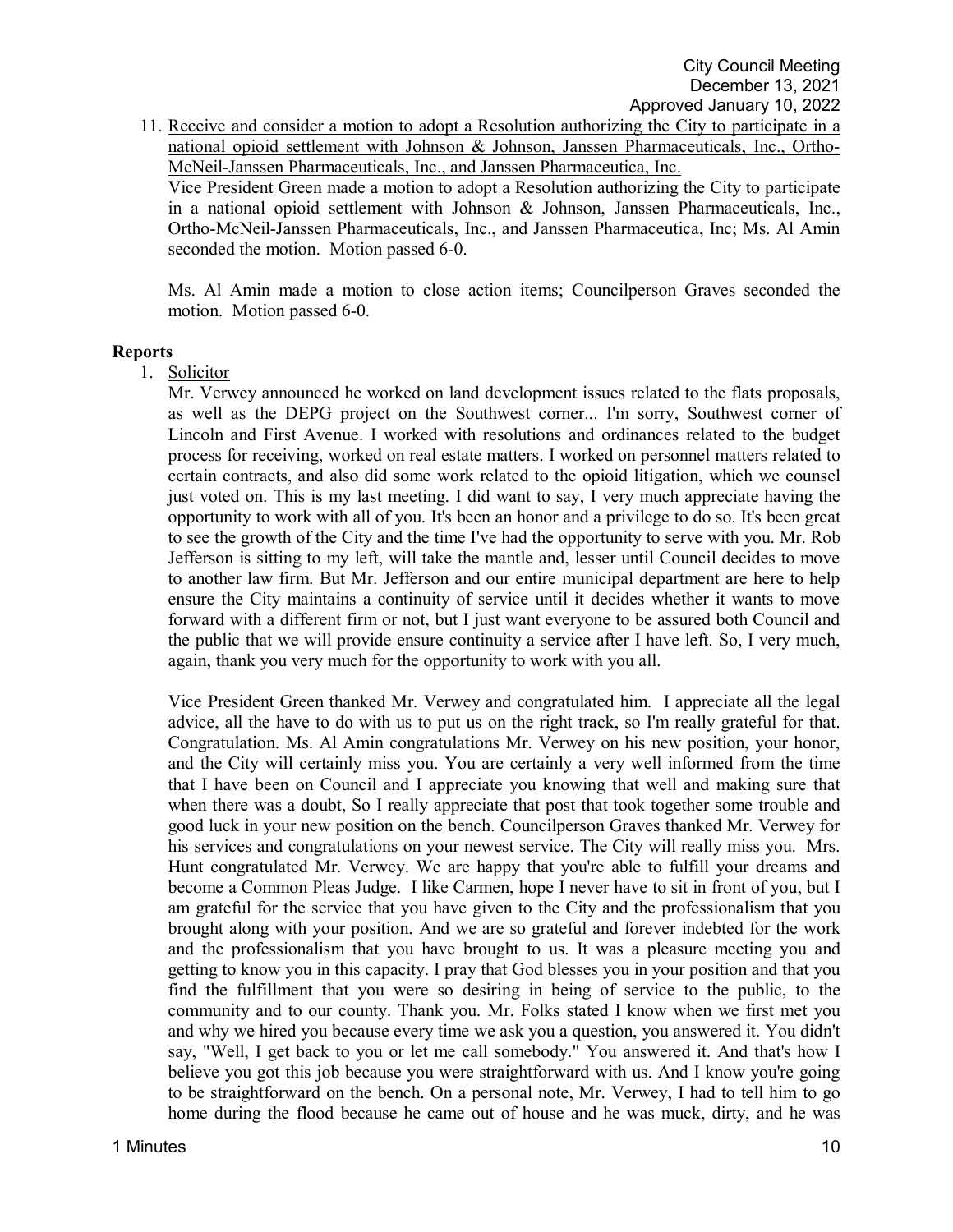hurting, but he was down in them, basements, helping them people on Fifth Avenue, helping them to clean out their house on his personal time. I told him to go home because he was hurting. Mr. Verwey, I'm talking about Tony, I'm sorry. I'm talking about Tony. And I told him to go home because he was hurting. So, what you did for me on a personal note was down there. You're going to be an excellent judge. Thank you for your service and thank you for helping this City. President Lavender Norris echoed her colleagues and on behalf of this City, you are going to be sorely missed, but we are proud to have you in the City. To sit as a judge. We appreciate you and thank you and God bless you as you go forward. And I know that families can have a fair shape, a fair deal, when they sit before you. Thank you for that, God bless you. Thank you much.

2. City Manager

Mr. Logan wished everyone a good evening. evening, everyone, just want to share with you all before we came out to public meeting this evening, I provided information and updates to our Council members and executive on personnel and real estate projects and updates. Excuse me. Last week, many of you heard the news about Jennesrville and Tower Health closing. And certainly, this news is a devastation to this community. We will no longer have a healthcare provider in this region, which is devastating at least right now. But I did last week, reached out to Senator's office, Congresswoman Houlahan office, State Representative Williams. Our County Commissioner is expressing our concern as the City and interest of what the next steps are going to be. Many of you know this is a fluid kind of story. We really don't know what's going to happen. Our state may step in to maybe prevent the closing. But right now, we really don't know. So, we will keep our residents informed as the news unfold. But again, we do have our Representatives, our local and elected officials working on this. So, we hope to continue bringing you an update on what's going.

Moving on to other projects. Good news. Last week, Econ partners, senator's office and state representative's office were all kind enough to inform us the City of Coatesville receive \$2 million in RP Award. \$2 million. Yes. This will bring the RDA and City capital stack to a non-med amount of \$7.5 million. I say non-med because we're still working on additional dollars that we want to make sure that we, we get our numbers right. But right now we have projected capital stack of \$7.5 million toward the garage construction. Certainly, you all know that this will complement the new train station that's scheduled to come online by 2024, 2025. And just as a side note, they will be staging on the Fleetwood and Fourth Avenue location next month. And following that staging would be the complete closure of Fourth Avenue. Fourth Avenue will become a pedestrian walkway, once the train station is completed. I want to give a special thanks to our elected officials that I mentioned earlier, that push and continue to push Coatesville to have a state-of-the-art commuter and community parking garage. And I also want to thank the members of the RDA for their outstanding work in leadership to ensure that the City does have a functional parking garage for our commuters' center of residents. Onto the new train station, as I mentioned, the fourth avenue closure will go into effect in February. Excuse me. Second Century Alliance in the City will work together to inform residents. We'll do door to door, as well as flyers. There will be some language that will come out from the lead contractors to alert our citizens. And we'll be working with Amtrak and PennDOT on road signage and staging. So again, someone said earlier, the City is moving forward. We have a number of projects in a previous report in email. I had mentioned that we have more than 17 projects active right now in the City of Coatesville. You all should be very proud of your wonderful City and thanks to all of our Council members that support and really help push some of these things forward. A lot of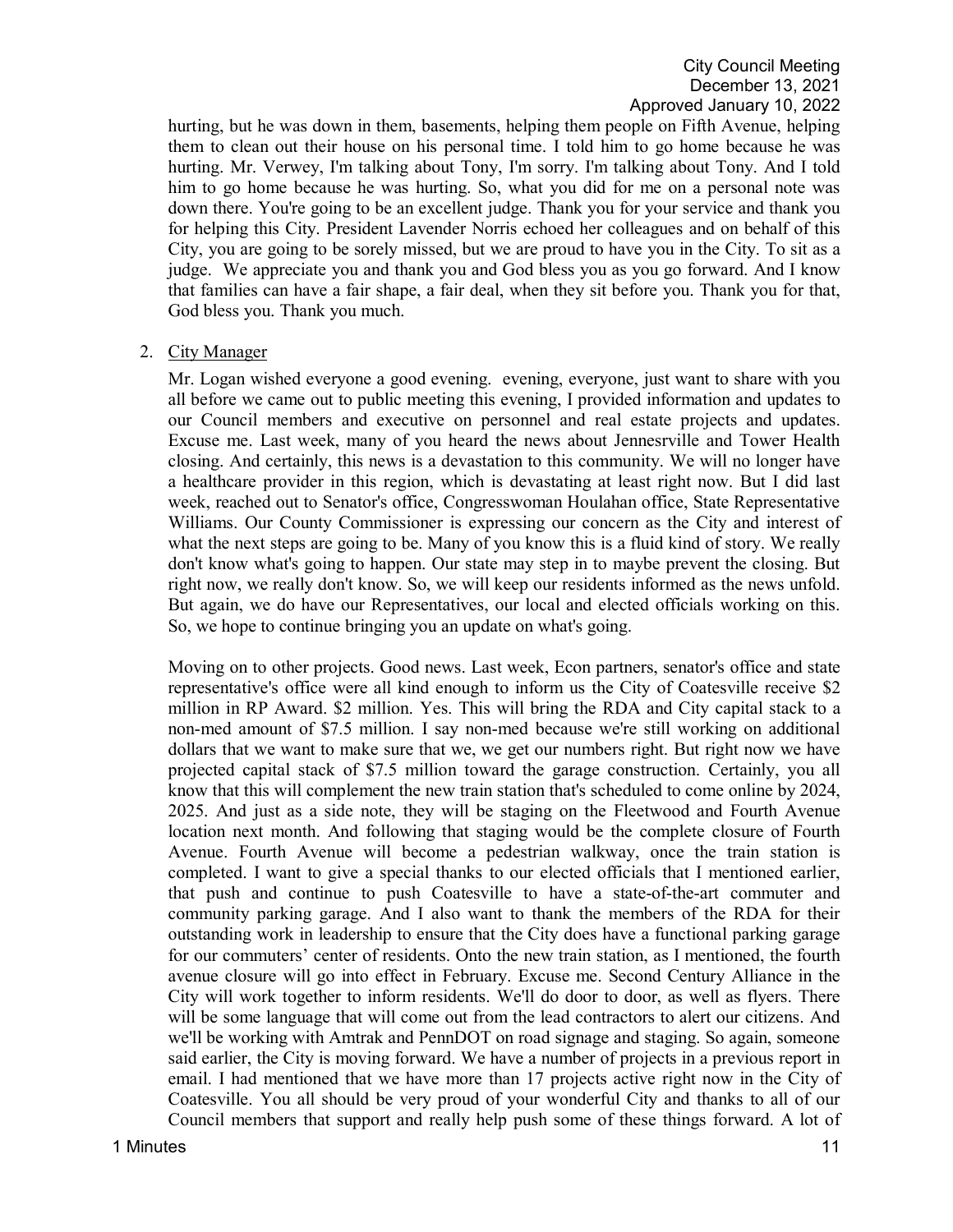things do go on behind the scenes. We have to work within the framework of the law and RDA laws and ordinances and things like that. But at the end of the day, we seem to get a lot of things done here. I also want to just briefly stop and Sue Springsteen, thank you for showing us your third avenue plan. And you did recently hear that we have two officers that participated in a kind of like urban planning and design program, and hopefully you'll be able to share your designs with them. We're all about security and making sure that people are welcome in this community and working with our police department and what chief is doing with surveillance and safety is going to be really critical for that new building. So please feel free to share with them at your leisure.

Onto a community update, the past weekend, we had a number of events here in the City and we had a number of events here in the City, and we successfully completed three weeks of Pop Up and Shop, which is an extension of our program partnership with Kutztown University, if you see the banner right behind you there. The City of Coatesville puts on an entrepreneur in a startup program for small businesses here in the City of Coatesville. We've been doing it for a couple years now with the University and I'm proud to say that one of our participants, hopefully will be moving into a brand-new building in the coming years, that's a local bookstore. And we're very excited that someone who actually participated in the program is going to actually launch their business here. Other participants, they did participate during the summer in the Pop Up. We had the Army Navy store that was opened, it was donated to us for the three weeks by Crosby Wood and New Heritage Properties. A lot of folks came out to support that, I see some of the shoppers in this room today. I know your pockets are a little light, but thank you all for coming out. And we do plan on doing this next year, because I think this year was a wonderful kickoff and it's very excited to see the small businesses here in Coatesville get their launch. In addition to that, I'm looking out in the audience, I see a Ajene Livingston who is going to be leading our Parks and Rec next year. Ajene along with Patrick Kinsler, the Director of Elite Therapy and their team. They put on a great show in the park this year for the Tree Lighting Ceremony. Congratulations to you Ajene, and to Patrick. Once again, Elite Therapy, they sponsored the event, they pulled everything together along with Ajene. Bill Pierce, Second Century Alliance, City of Coatesville volunteers, some in this room. Mr. Folks, thank you for your thunderous voice the other night and our Council members, thank you all for showing up. It was a cold evening, but you all held together and it was wonderful to see you all out there. I'm sorry? Oh yeah that's right, Scott Field project? They were the winners. The last thing I just want to share with you, you all know that Christmas or the holiday spirit is upon us and in addition to that, as we click over to the new year, we are looking to have fireworks this year. Last year we didn't have them for the New Year's we had them for, I think we had them for. It was Labor Day. So, this year we're looking to have them for the New Year's. We're currently working with two organizations to see if they will be available and hopefully they will be available or one of them and we'll be able to share those fireworks with everyone. Thank you, all Council members, for my contract, I really appreciate it.

#### 3. Assistant City Manager

Mr. Huston announced COVID, unfortunately Chester County is rocketing. Two weeks ago, when I reported to you all, we had 633 positives, this past week we had over 1600 positives. Chester County is rising tremendously. The incident rate is now 307 per 100,000 residents, a couple weeks ago it was only 120. So, as you can tell tonight, we are all masking up, we're all being extra cautious. The good news is that vaccination rates are rising a little bit more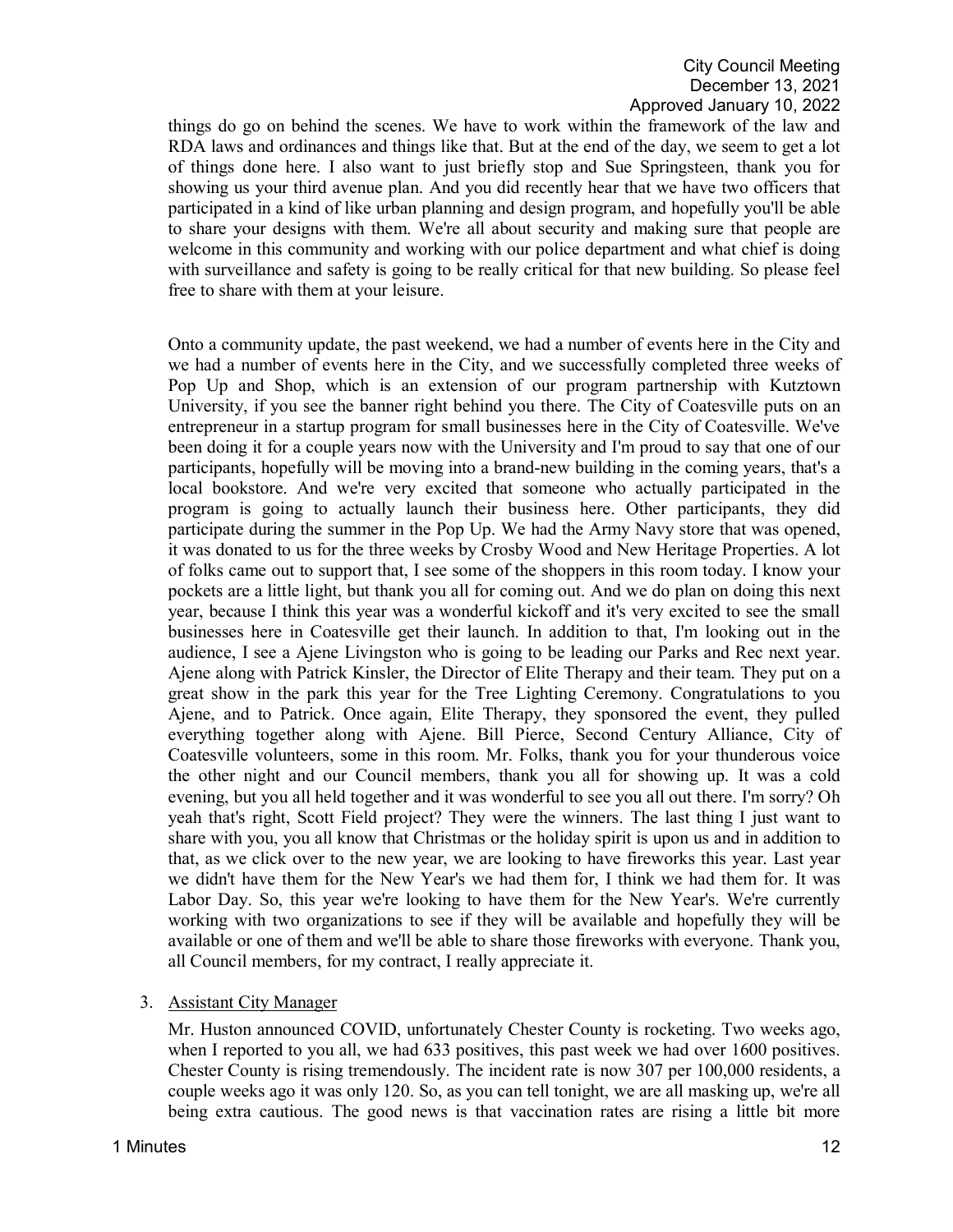quickly now that Omicron is out there. The vaccination rate over 19 years old is 91% for at least one shot. The under nineteens have come up to 54%. So actually, we're seeing some nice progress in some of the vaccination rates.

Quickly under public works, we are now looking for two staff additions, we are losing another staff member here before the holidays so we still have positions for public work staff as the team happens to be gearing up for cold and possibly snow season, so we'll see where that goes. Coast department, we are still looking for two part-time positions for the quality of life and we have now added on with our budget, a full and clerical individual which we'll be taking resumes for as well. As normal positions can be found on our government website, Cityofcoatsville.org. and you can go and click through and find out the job descriptions there.

James mentioned the holiday wrap up, besides the Pop Up and Shops, the Parade was a tremendous success, we had a great turnout for that day, it was nice to be back after a year of not having it. It did very, very well and I think a lot of people got some great enthusiasm from it. Shop a Cop, Chief I know you're talking about it so I won't give too much information on that. The historic building tour on First Avenue is sponsored by the Lukens Office Historic District, went very well, they had very nice attendance there. Grand finale for now on the Gateway Park with the Pavilion of Trees, we mentioned already, the winners were Scott Fields, CKR that benefited the Scott Field Project. Second was the Coatesville Football moms and grandmoms benefiting the Coatesville Football Boosters Club and third place went to Wentz Funeral Home who was benefiting the Coatesville Public Library. Mr. Livingston gave me the things to go through real quick. \$2,200 in prize money was committed to the nonprofits. 125 people came out through the day yesterday. 1500 voters, that's a nice turnout for the voters for our first-time event, so nice job Ajene, Pavilion of Trees will hopefully be going on in the future, that's what we're looking for to have. One last thing on the parks, two things, like the night, something that the parks is looking at having going through the future like we see down at Herr's in Nottingham is something that would become an aesthetic evening here in Coatesville a week. And then also the Parks and Rec had a clean City initiative a couple weeks ago, seven of the nine parks were cleaned up of trash, leaves and of the debris, 40 volunteers including State Representative Dan Williams, Dr. Miles, and son Vincent, I think Vincenzo had to go, but I know Dr. Miles, I don't think Vince had a choice. And other dignitaries helped with the cleaning up of the parks. So this Friday, if you see United States Air Force personnel, there are 30 volunteers from the United States Air Force helping clean up some blight in Coatesville this Friday from 10 to two, so thank them as you see them. Last thing for all of us, the holiday hours for the coming next couple of weeks, we are open this week, all normal hours. Christmas week next week, Monday through Wednesday will be normal. Thursday will be a half day closing around noon to 12:30, Friday Christmas Eve the offices are closed. For the new year's week. Normal Monday through Thursday, the office will be closed for New Year's Eve, on Friday the 31st. January 3rd we will begin normal hours of the City for 2022.

Mr. Logan apologized for overlooking an item. It's in your packet, it's the first page on my report. Anthony Martin? Anthony's not here, right? Do you mind stepping up? And I will say your name, but can you just officially state your name. Mr. Stuart Dickson introduced himself, Tower Direct Medic 93. Mr. Dickson explained the impact of the closure of Brandywine Hospital to the City of Coatesville. As far as advanced life support coverage, there will not be really much impact at all. The only thing that's going to affect is our travel times because we're going to be traveling further to other hospitals. And being said, we are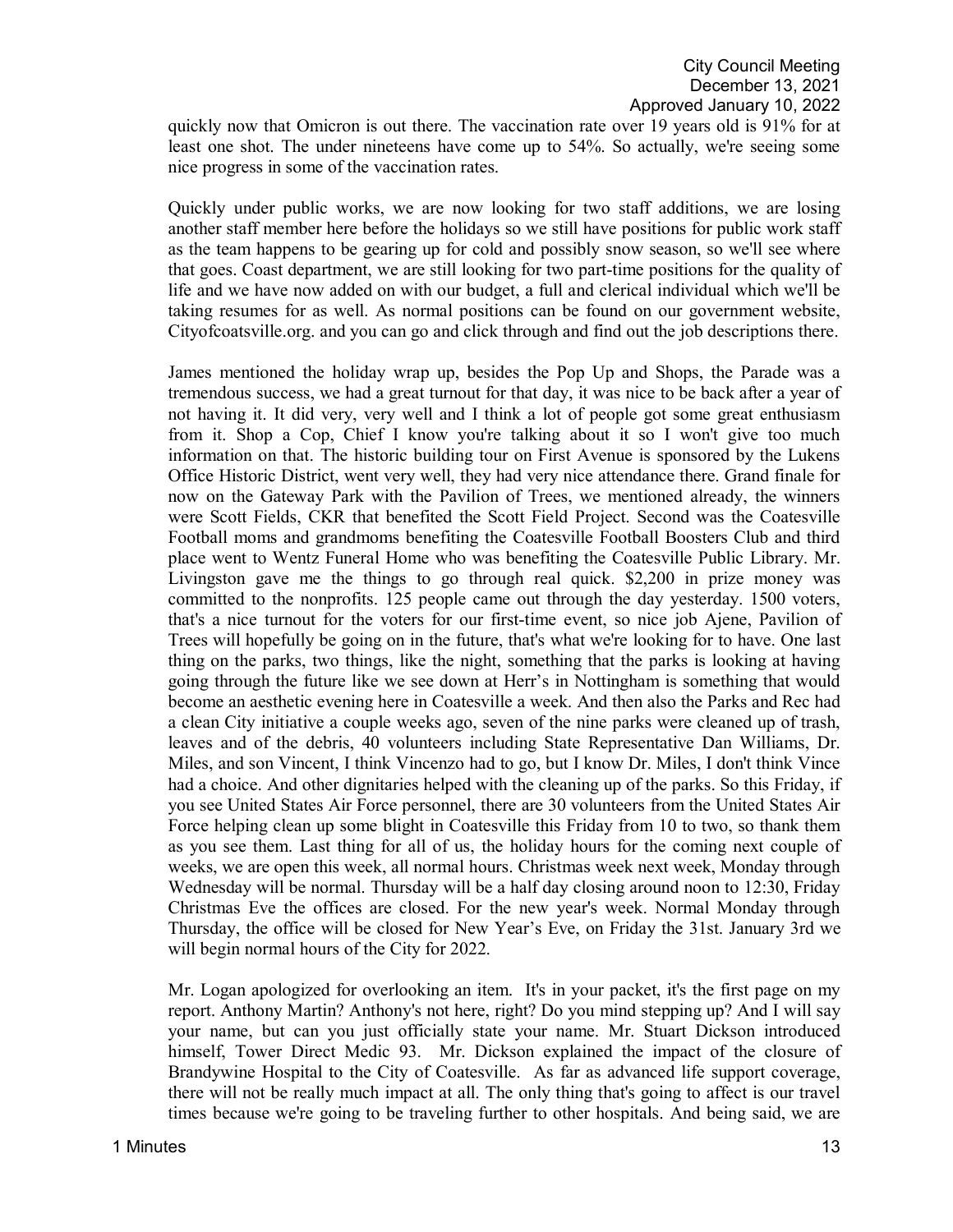looking at the option of actually putting in another medic unit on, within the area, so that would be five units in the area to help with coverage. Right now we're covering 15 municipalities within Chester county and Lancaster with those five units. And also normally when I'm here during the day, I'll have a unit up also so that's actually six units that we'll have to help with the protection. Our main office and my office at the Houston building, just outside the Graystone, also be we have a unit here in the City during the day, so we'll have two, two units up there, one unit in the City, and then we have the unit in Parkesburg and we have a unit up in Albertson. The closing of Brandywine hurts everybody. Hurts the community, it hurts us as far as what we do, we have a lot of friends that work there, we don't want to see anything happening to them. It was a big shock for us and I'm hoping that this is a short-term thing and something is going to happen. I'm not privy to all that is going on, but anything that we can do to help, we're here to help. Mr. Logan has my contact information, you ever need to reach out, ask questions, complain or just general information, feel free. Mr. Folks asked how's your work load? How's far as getting employment. How are you doing with your workers? Mr. Dickson replied We are, right now, almost fully staffed. We are down two medics within our area, the 93-coverage area, we are down two medics. Now we also have a unit up in Perkins county also but for the most part we're doing well in comparison to some of the other units.

#### 4. Police Department

Chief Laufer announced the full statistical package is in your report tonight, but just some key highlights, our total number of 911 calls for service was down from the previous month. We had 1372 for the month of November down from 1748 for October, which is consistent typically as we get into the colder months. Also, our total calls for service including our front desk, went down to 1839 from 2584 the month before so that, once again is not unexpected given moving into the colder months of the season. Just some other highlights, just building off of the action items that we're talking about, the settlements with Big Pharma, we actually had known no Narcan saves in the month of November and that's the first and quite some time, if you follow our monthly reporting, we always unfortunately present our monthly Narcan saves. But for the month of November we had zero, which is the first in a long, long time. We would like to see that trend continue, we'll just have to wait and see. We did do six car seat checks for November, five seats were provided through the PA Traffic Injury Prevention Program and one seat was owned by the caregiver who requested a installation and instructional on how to properly use the seat. We administered the written portion of our civil service promotional exam for the department in November and actually had the second phase or the oral phase that was conducted today, so we will wait for our final promotion list to be generated by our testing company. We also had the continued involvement in DA's task force on race and justice, which is now referred to as pact 19320. We do have another zoom meeting tomorrow night for that. We also had another training class for our Youth Aid Panel, our YAP panel for planning training coordination run by Corporal Paul Antonucci in the District Attorney's Office and we are still set to go live with our Youth Aid Panel in January. So, we're excited about that. Diversionary program that we're hopeful will impact favorably on the lives of some of our youthful offenders here in the City officer. Officer Cahill still recovering from his OJI, who is present here tonight when we recognized our two civilians for assisting in his care and the apprehension of the subject that attacked him, so it was good to see Officer Cahill up and about, still recovering. As was mentioned, we did have a shop with a cop, typically we would cover that and we will in our January report, which is for December, but we did have another Cecil shop with a cop and appreciate all the effort that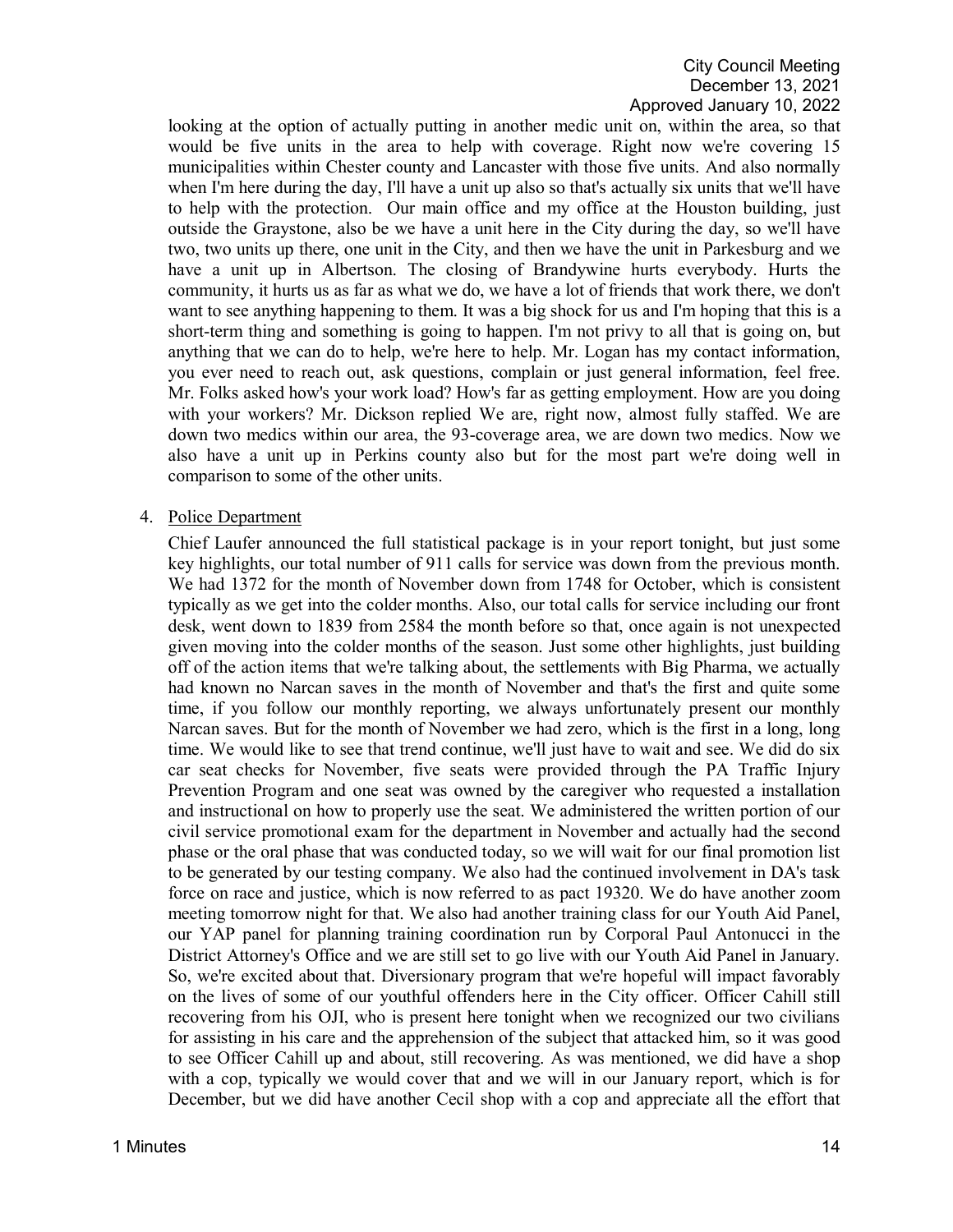Mr. Logan explained in the packets also, Chief did provide a year-end police department activity summary. Chief, I just wanted to thank you for that, this gives us a wonderful snapshot of what you've been doing, outstanding work. And Lieutenant Allis, again thank you for your outstanding service this year and beyond. You guys have put a tremendous amount of work into the City, this summary reflects a lot of that, but just like a lot of things here in the City, you guys do so much behind the scenes and we just really appreciate you and thank you for your service. Thank you.

## **Citizens Hearings Non-Agenda Items Only (3 Minutes)**

## Lisa Segers

December.

Ms. Segers wished everyone a good evening. I'm here because I read recently there was some Cedarville Engineering was working with the City regarding the flooding in the area. I live on the other side of town and have major flooding in my area at my house as well and it's a combination of a lot of things. One being Hillview at the top of me that's coming down, prior to them being there I didn't have that type of flooding. My stepfather was a veteran, built the house, we've lived there for years, it's just been exacerbated when they moved in and we've been fighting it ever since. Pennsylvania American Water, also discharges water from their tanks through my yard, which is also eroding my yard and it's coming through the combination of that. The uphill from Valley Township, the rains, the floods it's made it a ongoing situation I want to say, for the past 20 years and the recent floods have only made it worse. It's getting worse and worse every year. The last rain event that we had when we called 911, because there was so much going on the 5th Avenue section of the City, no one even responded to us so we're home alone. Its extreme anxiety, I can never go on a vacation because we never know what's going to happen with the house. And I have records going back from contacting various people and previous administrations here and them trying to work with Valley, but nothing has ever come about. The Pennsylvania American Water said they would pay a portion of the cost and City and Valley would pay but no one's going to get together to do this for me. So, I know I'm asking what I need to do to get help, to resolve this situation, which what used to be a stream in 1976, that was like this, is now like an eight-foot gully in my yard. It continues., It's not getting any better. The last time it happened, the last couple of times, my husband literally had to get him backhoe and bring it in himself to dig the stream out. So, it's worse, my anxiety is through the roof. And I'm just asking for assistance. Mr. Huston asked Ms. Seders to give him a call and he will assist her. Mr. Folks explained his sister lives over on 600 Coast street and every time it rains, she gets flooded too, but she actually got flood insurance years ago. I don't know how but I'm just saying, but it started with the building up on the top and now every time it rains, she gets flooded out. MS. Seders explained that she has been to PAWC and Valley Township in times to try to affect some change, but it's at the point where literally my house is eroding.

## Wendy Whitaker

Ms. Whitaker wished everyone a Happy Thanksgiving everybody, and I hope you all have a wonderful holiday season, Merry Christmas and all that good stuff. Trash removal, Community Lane had three weeks of trash, it almost looked like Philadelphia, it was that bad. They finally picked for the month of November and then they finally picked up on the 26th of November. And we understand you have your holidays; however, I was one who called in proxy for a couple of their neighbors and then a lot of the other ones and then they finally picked up, but this was three weeks of trash. The recycle got picked up, but the trash did not. Now, you'd rather have the trash picked up as opposed to recycle, but you have to understand that's pretty bad and they've been inconsistent. I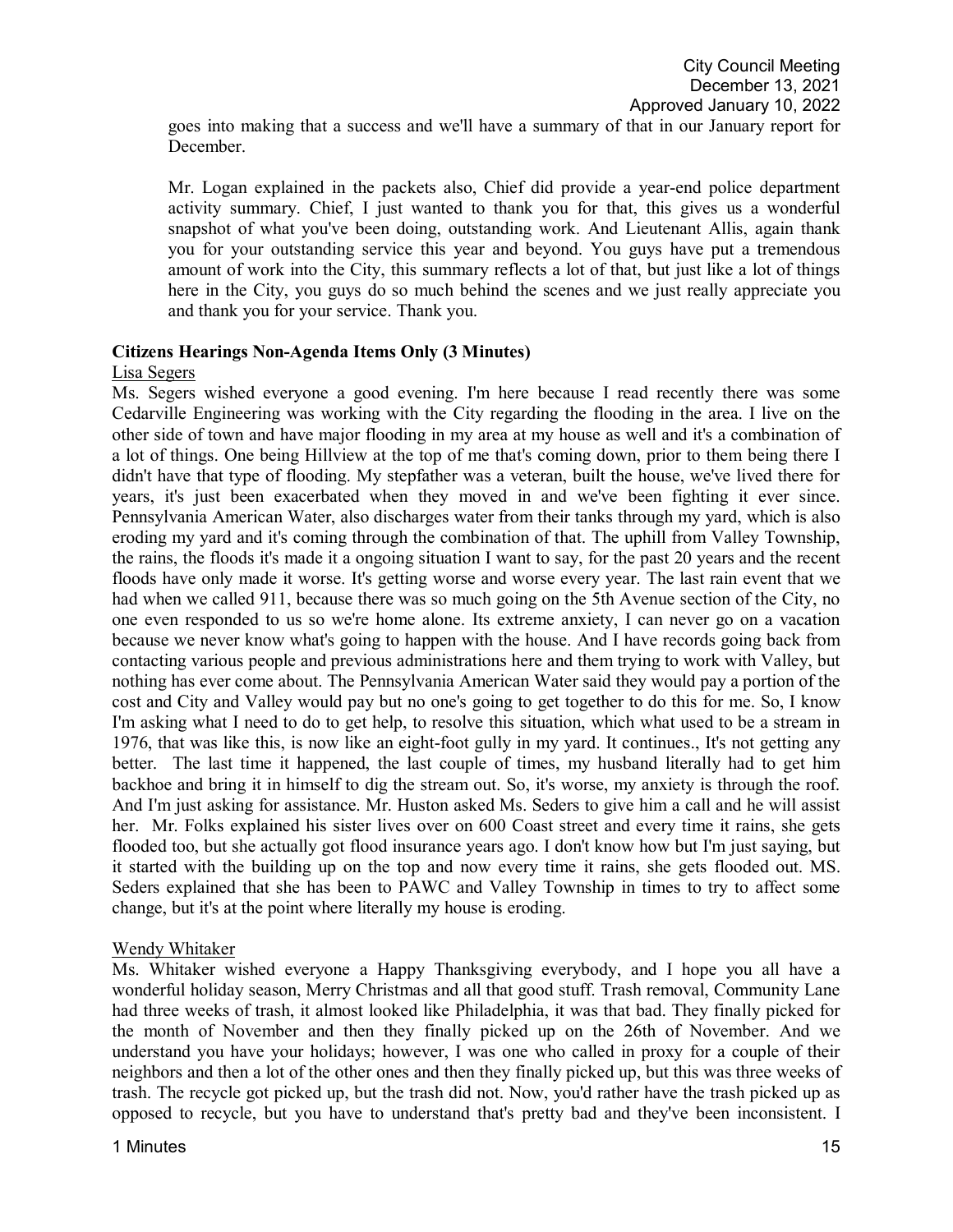understand they might have a lack of personnel, but even within the past couple weeks, couple neighbors, 4th Avenue at the alleys, what you call streets, they've been hitting and missing. I mean, they'll go halfway down Fourth on Walnut Street, pick up some, and then the next block... It hasn't been very good for the month of November. So I don't know whether Eagle is going to be contracted next year or whatever the case may be, it really does need to be rectified. To you sir, about the stop signs, I don't know what politics has to do with those streets because it's not a state street. This is 30, it is a school right there, so it is a school zone. I don't know if you all have change, do it moving forward with the petition that I had. I know you all don't seem to be able to answer questions when we are doing what we're doing now. So I'm just coming to you again, about the stop signs. Now you had mentioned about Fourth Avenue being cut off, or with the... Going on. Now Hill, is that Black Horse Hill? Or is that considered Coates street? Will that be repaved? Because it is on the other side and that'll be a through way now to get the 3rd Avenue. Is it want to be repaved because I believe a lot of you may go down Black Horse Hill to come through 4th at the top right now. And it is lumpy and bumpy and it's hard on the vehicles. So within all that reconstruction, I hope that's done. Thank you for your time.

#### Ajene Livingston

Mr. Livingston stated I just want to echo a few things that were said earlier. I know that I was spanked and given some praise for the success of the pavilion of trees, but really all of the praise goes to Patrick, it was his labor of love that made it such a success and I just followed his lead and supported him on behalf of the City and parks and whoever, and also as a community member. So just for the record, I'd really like him to know how much we appreciated him and I also know that he greatly appreciated the presence of Council and City Manager down there as well. I know it'll be in next month's report, but Lieutenant Ollis had reached out to me some point last month and asked me to be a chaperone for Shop with a Cop and I reluctantly agreed, but his insight in having me be a part of that, I know me as a young black man growing up in a City, had a lot of tension with law enforcement, but to be able to provide for the 19th year an opportunity for our young youth and community members to have some something positive happen without any of the drama, without any of the politics. And in addition to something positive happened to be involving our law enforcement, I think is a great deal and is something worth mentioning. So the last thing I want to say is, and this is a plea to Council and the rest of our community members is, in these colder months coming up, we are trying to put together a caring movement for our elderly residents, a community wide caring where we put together a support system to do anything that's needed for our elderly citizens, whether it's snow removal, whether it's bringing in groceries, whether it's just checking on them to see if the heat is working. So, it's still in the works, but I want to put that out to you as our Council members, to help us to identify our individuals in your wards that might need that assistance and also to help us find volunteers that will be willing to join in that effort with us. So, thank you. Happy new Year.

Ms. Al Amin made a motion to close citizens hearing on non-agenda items only; Councilperson Graves seconded the motion. Motion passed 6-0.

## **Special Events**

There were no special Events at this time.

## **Council Comments**

1 Minutes **16** Mr. Folks stated it's our last meaning of the year. Congratulations James on your new contract. When people do stuff, they don't remember what you did, they remember what you didn't do. I can sit here and probably take me all night at what I did in that first term. You don't hear no more about, I need a job because Mr. Logan and myself. Because Mr. Logan and myself fixed that problem. I wasn't going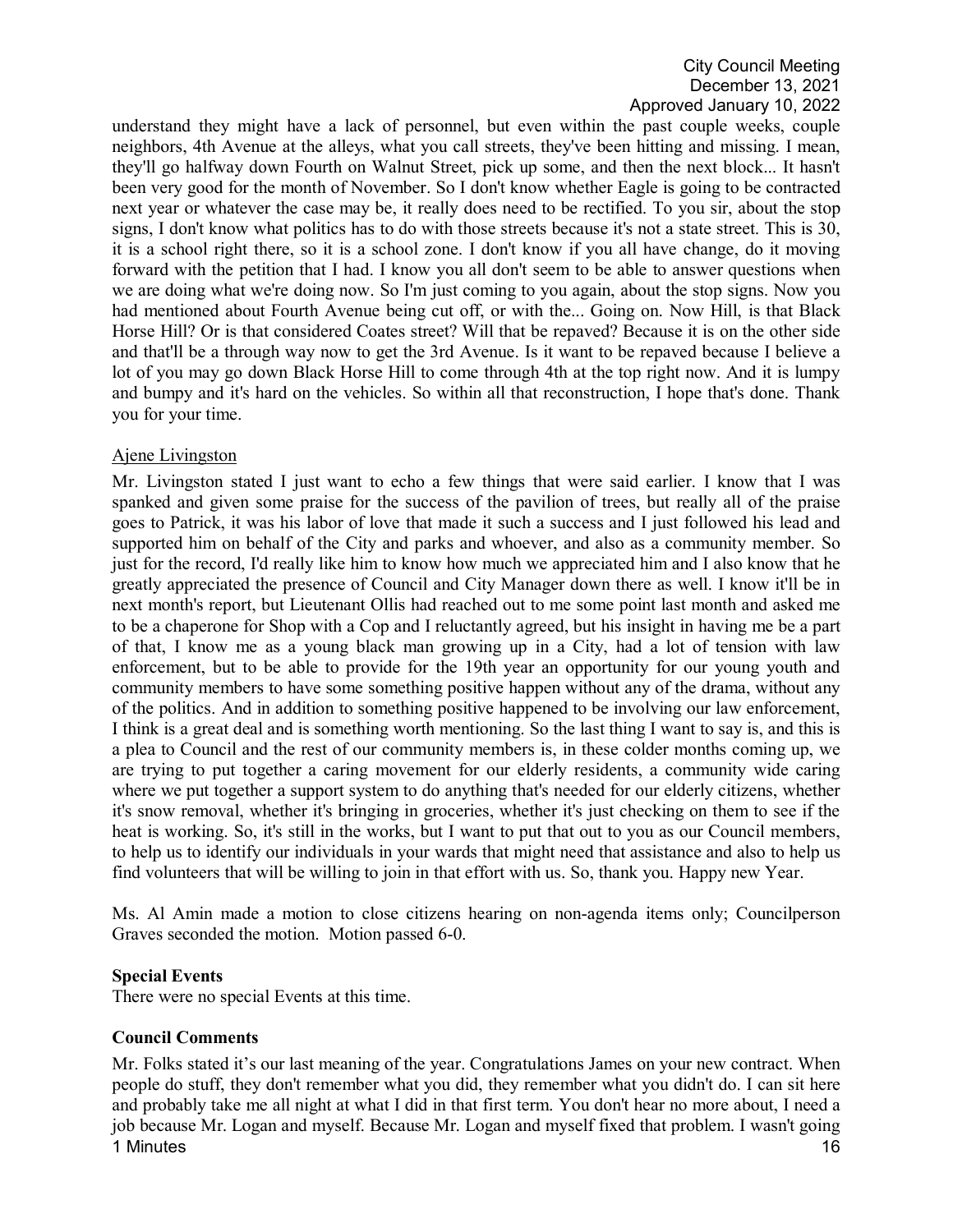to run next year. I wasn't. I had told some people that I wasn't, but my wife came to me and said that I help too many people. You need to stay there. I'm doing it for her, because she's the people. And any man would tell you a happy wife is a happy life. There're three things I didn't do. First of all, miss Whitaker, I apologize. No, I take full blame, because you came to this Council two months ago and it fell on deaf ears. I take full responsibility for that because it's my ward. The sign up on Walnut street, my cousin lives there. She came to me two years ago about that sign. I went to the administration. I didn't follow up. I thought it was done. That stops now. I will not let anything go in my district. I am the second ward leader. I thank Council for letting me ride through this town and do what I did. But it's time to concentrate on my ward, my roads. We have three roads in my ward that my street, eight years I've been trying to get it done. I'm still going to fight for it. I got four more years to get it done. I'm running one more year. This is my last term. I'm the oldest person sitting here. You hear me? I'm the oldest person sitting on this board and I'm the most active. Council replied Wait a minute, wait a minute. Wait a minute. Mr. Folks stated let me get my thing out. Oh my God. They won't let me talk. Council does their job. I'm extra. Always been, always going to be. I can't sit still. I took this town; this town took off 60 pounds of my weight because I was so worried about this town that I took it upon myself to pull it my way. My heart's here. I can't stop what He gives me. So, I'm proud to represent the City of Coatesville. Give me four more years. I got stopped. I wanted to clean up my ward. I got stopped cleaning it up. I tried to clean my ward up and I got stopped. That's why I look out my back door, there's cars sitting there, no stickers, trash all over the place, and I wanted to clean it up and I got stopped. So why my Ward is the way it is, because I got stopped cleaning it up. On that note. You have a Merry Christmas, Happy New Year, and pray for this City.

Mrs. Hunt wished everyone a good evening and thanked everyone for coming and spending the evening with us. I just want to wish everyone a blessed holiday season, pray that you're all filled with joy and happiness. I want to especially thank our staff for a year of just great, tremendous work and efforts and results that have come from your hard work. We want to thank all of you, the investors in our City. Thank you for what you've done again to Mr. Verwey, we congratulate you. We're going to miss you, but we congratulate you. And I want to especially thank Ruthann. We don't always mention her name, but Ruthann keeps it going. And we want to thank you personally, for all that you've done. I just pray again that you have a blessed holiday season, and also real quick, many of you know, I have a women's ministry, Women Destined for Change. And this Saturday we'll be having a toy giveaway. It's going to be at my chapel on Fifth Avenue. If you know of any youth or any parents that need toys or bicycles for their children, please have them give me a call so we can sign them up. We have over a thousand toys that will be given away and more is coming in. So please have them give me a call so we can sign them up for an appointment to come in, to receive toys for their young people. Again, thank you, God bless you and see you in the New Year. Thank you.

Councilperson Graves thanked everybody for coming out and people who are going to be watching this on YouTube, thank you for tuning in. This is my last Council meeting, so a very bittersweet moment, but I would just like to thank the City for this experience and give the warmest welcome to Cherise for City Council. Yeah. It's been an experience, but it's been a great experience. So I'm very happy to have served on City Council and just gained all that I have from each and every one of you. Thank you so much.

1 Minutes **17** Ms. Al Amin thanked everybody for coming out for all those that celebrate, I hope you have a wonderful holiday with your family. That's the most important thing, family. So enjoy your family. Stay safe. I really look forward to the jazz cafe. I will come to the ribbon cutting. Susan, thank you for everything and all that you do not just at 190, not just what you're going to do at 300. You're very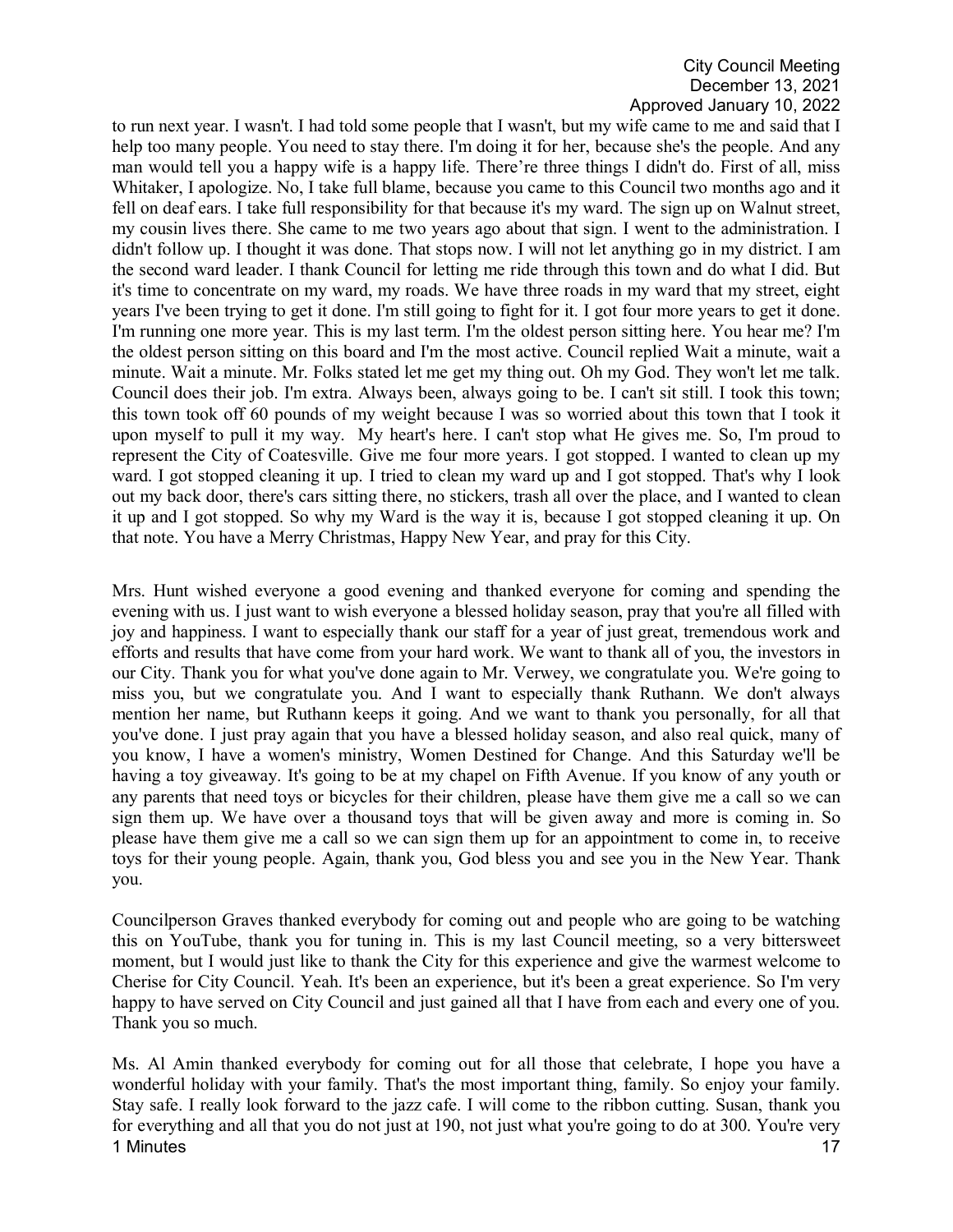active, you participate you know, most every City event that I know of. This is my second year working with you on the Thanksgiving, serving the community with David and Amisha. And so thank you so much for everything and all you do. Chief, I know your officers were rewarded for their going over and above, but thank them again for me, they left so I cannot, and to the Fire Department too, for everything and everything that you guys did for the flooding, because that was really something different. It was an experience being down there every day. And Tony, thank you for shoveling mud down there. You were dirt from head to toe. And so I really appreciate that. And the best of blessings to you and your new endeavor. I'm sure you'll make a wonderful Common Pleas Judge, and I hope that you enjoy it. Thank you for your service here on with the City. And I just hope everybody has a good night. Thank you all.

Vice President Green thanked everyone for coming out. This is our final meeting of year and I'm just so grateful for 2021 and all the progress and all the many different projects that we have going on in the City. So, none of that would be possible without the administration that we had. Mr. Logan, I thank you so much for working without a contract, especially at this moment. I thank you Chip for joining our team. I was so excited when we hired you. You know, I thank you, Tony, for all the legal advice and how you guided us through all these many different projects and you know, it's something and keeping things straight. Because there's so many moving pieces going on at the same time, and I'm just grateful for our Department, our Police Department, and keeping the City safe and the officers being so active our community. The wonderful way that yourself and Lieutenant Ollis portray and, and how you work and your officers imitate what they see and you guys, and I'm just very grateful for that. I'm just so thankful for our finance team. We put together a very balanced budget again this year, the second year in a row that we did not have to raise taxes. And I'm just grateful, and thank you. A lot of times, I remember last year and I was reading some comments on Facebook, Council had no nickel in that dime. Council played no role in us having a balanced budget, none whatsoever. When they sat down and they put that budget together, that was their finance team and our City Manager and our department head, because that's his role is to deliver to us a balanced budget. So, I'm not going to try to take credit and I'm not going to let anybody else take credit for something that we played no role in. All we did was review it and vote on it. So, I'm so grateful for the hard work and dedication and commitment that you guys have shown our City. So, when you talk about the City manager contract and you talk about him paying taxes or him not living here, or him being... He balanced the budget, he provided us two years since he's been here, two years in a row, a balanced budget that we did not have to increase taxes. And that's important to me, it's the quality of the work that's important. Sometimes you got to be able to see the forest for the trees. Sometimes we're so caught up that we want to bite off our nose to spite our face. We have a blessing and I, and I'm just so grateful and grateful for the many developers who have come in and decided to invest like the Danzlers. You know, that you invest in our community and you're putting in a lot of hard work to make this thing happen. You know, I know Mr. Folks meant well, but I just want to say it did not fall on deaf ears. Maybe his ears were deaf, but mine weren't. And I want to say that because a study has to be done, making stop signs uphill is a very difficult process and you don't want to cause people more problems than you're trying to help. So, it didn't fall on deaf ears, but it does take some looking at and trying to figure out what the best way is to curb the speeding. But I'm just grateful for 2021, again, and I just thank everyone, and Mr. Livingston for your role you played in the City, you got up and tried to minimize yourself, but you're awesome. You had a lot to do with the Pavilion of Trees. You had a lot to do with our Parks and Rec and representing the City. So, don't minimize your role when we gave you props, we meant those props. So just Merry Christmas to all, everyone has a wonderful, beautiful holiday season. This is the time that you get to spend with your family and you get the love up on your grandchildren. And I'm just looking forward to that time. So, I just thank you, everyone. And I just appreciate you all. God Bless.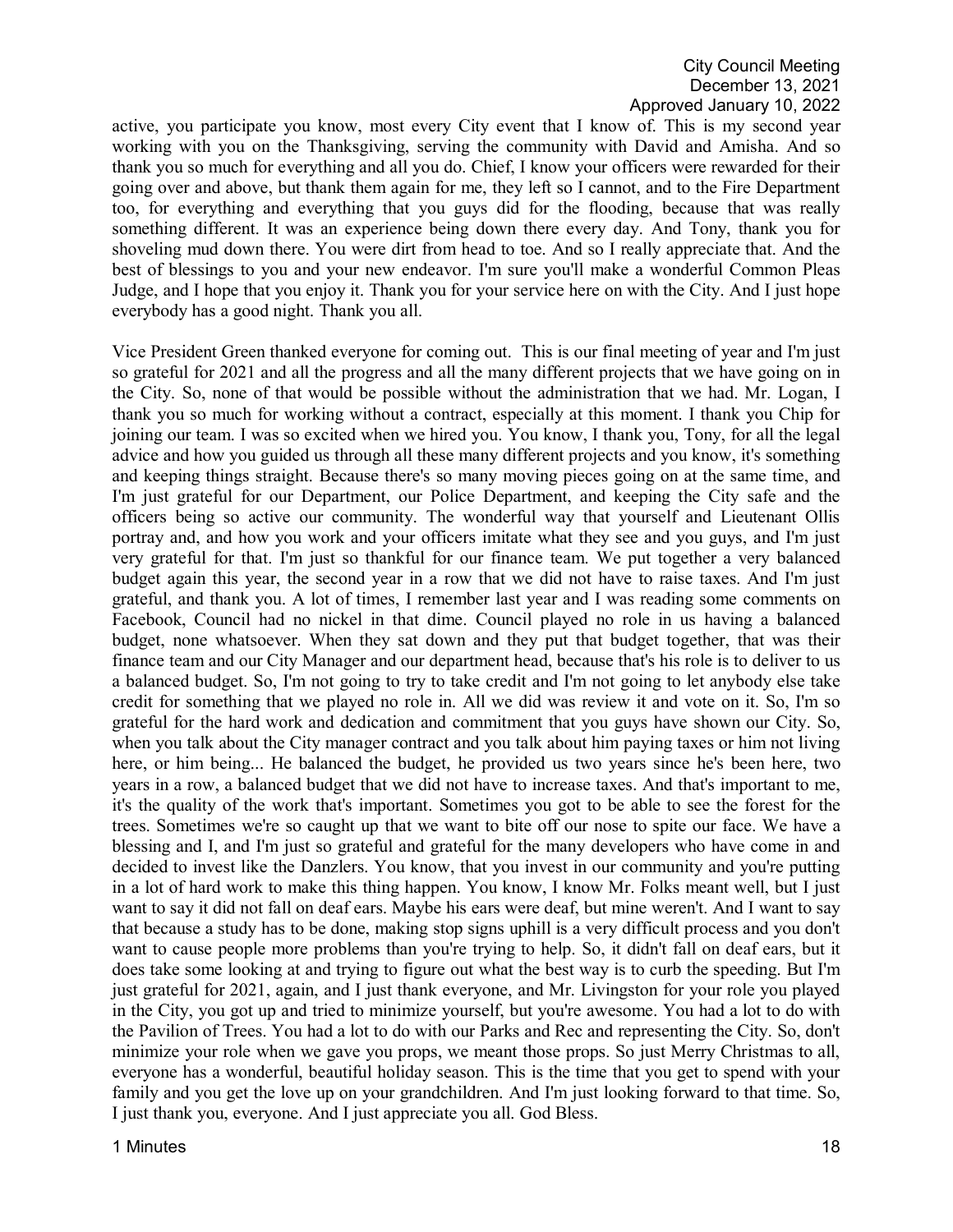Mr. Folks explained that there are two things he forgot to say about this sign. Yeah, just miss Whitaker, the sign was ordered, and we did have a meeting with Mr. Logan and the chief about the stop sign. Right now, it is in the chief's hands. Like I said, we did talk about it, we had a meeting right here and things are getting taken care of. I forgot to tell you that.

Mr. Logan thanked Mr. Folks. I just wanted to make a comment before I turn it over to our Council president so she can close out for this evening. A lot of wonderful things have been said about this administration, me coming on board, all the accolades, I appreciate it. But I have to really, all the work that we do here, I do not do it alone. And to be very honest with you all, they say that good leaders empower others to lead. And since Rich has been here, Rich has really been a tremendous asset to this organization. I often times call him Colombo because he's in my office, we're talking, I think and he's leaving, he's coming back. And, and it's actually, it's wonderful. And he doesn't know that he keeps me balanced, and I really do appreciate that Rich. And I'm going to say some things because we are closing out the year and I don't want to keep you guys here much later, but I may not ever get a chance to say this. So again, we really appreciate you being here. Thank you for all of your help. I wouldn't be able to do what I do without you. Ruthann. Thank you. You are tremendous. You are the vault. You do so much that it goes without any type of thanks and appreciation. I know my occasional snacks don't really show how much I care about you, but I'm just trying to keep you nice and happy and full of sugar. But I really appreciate all of the work that you do. And not only do you help us in some of the planning and the conversations that we have here to run the City, but you've been here for more than 20 years now and that says a lot. And to Councilperson Graves, point about salaries and things like that, we don't pay you enough. And it's something that we are trying to change here in the City. We are trying to play catch up because for so many years, we've been the lowest municipality in terms of our salaries. So, we are working to change that, but in order to change it, we have to make the management changes and the necessary things to make sure that all boats rise here. So, thank you for being patient for 20 years. And thank you for everything that you do for the City. Chip, I, I can't say enough. You're going through so much right now. And it's just amazing that you come in in the morning. You don't listen to me because I know you want to be part of this team. You know, you're, you're a fighter. You've beat Cancer before, you're going to beat it again. And you're going to be around to see the train station. You're going to be around to see the train station, the four or five restaurants that are going to be coming into town. Everything, man. And you should be planning that way. Mr. Huston replied. I got a lot of food to test. Mr. Logan said that's right. That's right. And so, again, we appreciate everything that you do, and you're learning a lot here in the City and your skills and expertise that you brought from Habitat has certainly been beneficial. So I'm very grateful for you being here. Anthony, even though you can't tell us anything about the City, I will be calling you. But you've been a tremendous support, friend. You always have the best interest of the City at heart. And you certainly have been a guiding line too, to make sure that we don't trip up. And I really appreciate everything that you've done, and we look forward to some great things from you. You, we may not see you a lot, but we will always be thinking of you. So, thank you for your help and your assistance. And for our staff members that are not here, there's some individuals that not so ready for primetime players. All of them, throughout the day, throughout the weekends, they're giving and they're giving and they're giving. And a lot of you don't know that I do ride our staff pretty hard and they perform, and we may not always get it right the first time, but we eventually get it right. And we have Council members that remind us that we need to get it right. We don't ignore that. We take that and we learn from it and we're going to continue to learn from it. We know what's ahead of us. And we have a plan and we're going to make this City great. And I don't want to say, make it great again. We're going to make it great. We do a lot of things on the west end, but we have to start turning our attention to the east end. And that's something that's going to be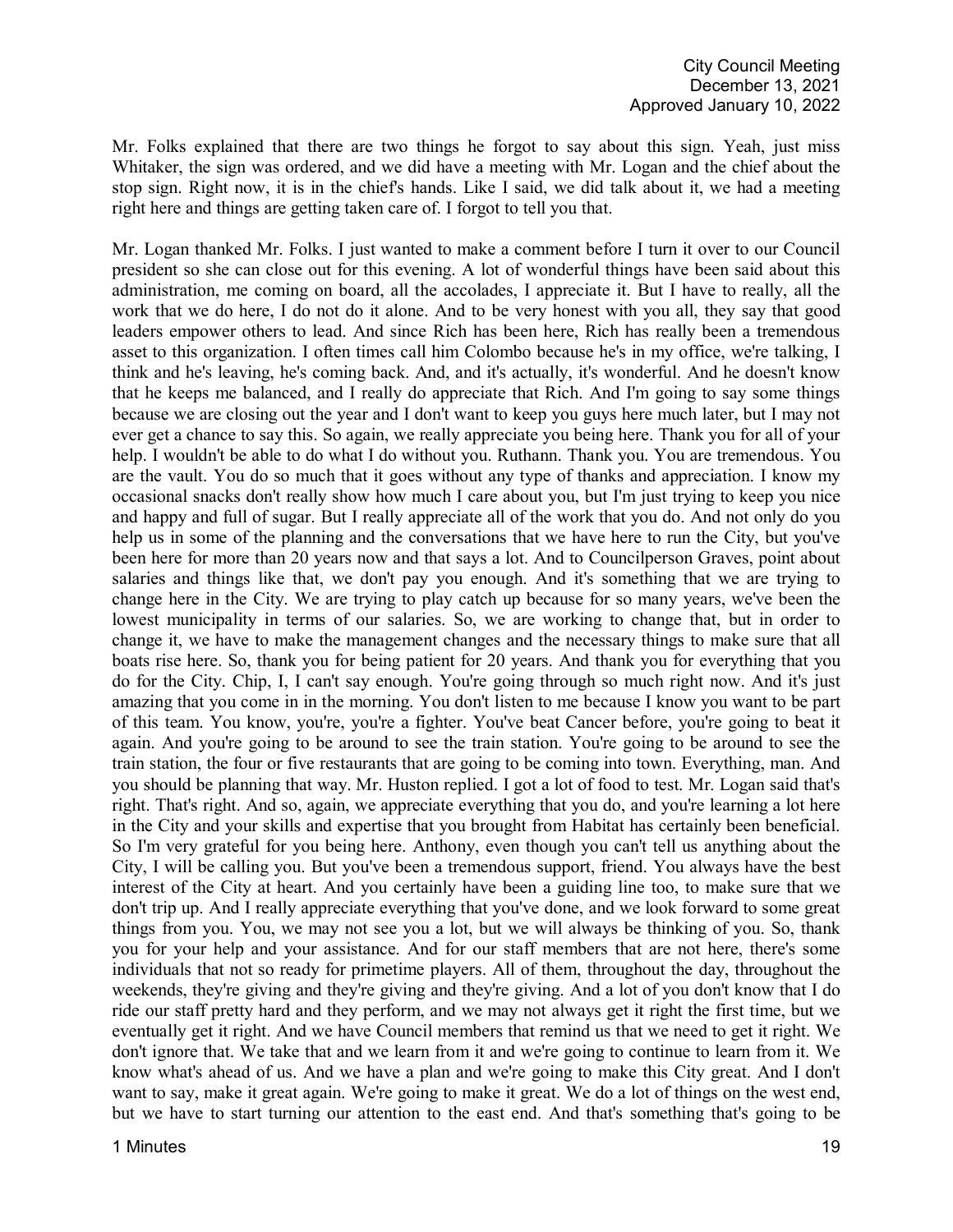amazing in 2022. So stay tuned. Thanks for all the businesses, all the stakeholders for being here, all of our community volunteers that sometimes go unnoticed as well. Together, we're just going to make this a wonderful, beautiful City. Chief, I know I call you too much, but I appreciate you answering the phone. And a lot of folks said a lot of things about you. So, I'm not going to add more to it, but I think you know what you mean to me and to the City. And thank you for always just being open there to listen to me rant and rave about stuff. And so I appreciate you. Lieutenant Ollis, thank you for the pocket square, that's all I'm saying. Thank you for everything you do. And I just look forward to working with everyone in the coming year. So, I'm sorry that it took a little bit long, but I just wanted to get that out and thank you all. We really appreciate you.

President Lavender Norris explained the bad part about being Council president is everybody else gets to say all the good stuff and I have to sit and listen, and then don't have anything to say. However, I appreciate you. And I echo all my colleagues. We truly do value all of you tremendously. To Councilperson Graves, with this being your last meeting, I want to speak on behalf of Council to say, thank you. You know, as well as all of us here, seven different persons and personalities, never in agreement ever in agreement. However, the one thing we do is go forward and we appreciate you for your service, your willingness to serve the City, and our community. Thank you so very much. God bless forward in whatever your future endeavors are. Thank you again. We have issues, make no mistake. We certainly have issues, problems, and all that kind of stuff. However, when you focus so much on what's wrong, you miss what's right. It's a blessing to be in a position to serve. Service is a blessing. When you can help somebody, there's no money that can compare to it. It's a matter of the heart. That's who we are. Coatesville is one big heart of people. These are the holidays we're into. Christmas, New Year's Eve, the organizations, Thanksgiving, all the organizations that came together to ensure that not just the residents of the City of Coatesville, but any resident, anybody in need was looked after. Taken care of. That's who we are. That's what we do. That's service. And the only way you could be a good leader is to serve. As long as there are people in need, there's a need for us. We don't take you for granted, by no means. We thank God for each and every one of you, those who are being served, and those who serve. This holiday season, it's different. Last year, we couldn't come together and celebrate Christmas, Thanksgiving, not even with our families. We were on lockdown, so to speak. Now there's an opportunity to just come together and help. Anybody, everybody, wherever. We're here, we're here for you. Anything we can do to help please allow us, because that's our blessing. And we don't want you to block our blessing. If God saw fit to put us in a position to help, how dare we, or anybody else get in the way. Because it has to be done. Thank you. Thank you. Thank you, to all our staff, our administration. Sherice, I look so forward to you coming on board. Thank you for stepping up and wanting to serve agenda. And Jenae, it goes without saying. Right now, I'm looking forward to February. I'm looking forward to, what was his name, Brother Livingston? I'm looking forward to that brother. Oh my God. And the squeaky door. I, listen. This community is so full of skills and talents and love and abilities. We cannot overlook it, nor can anyone surrounding us. Thank you to all of you. Please know my heartfelt appreciation. I wish you all a Merry Christmas. God bless you all, and I look forward to seeing you in January. Thank you and God bless. Tony, bless your heart. Bless your heart. And I want to come sit in front of you, not as a defendant, but I want to come sit in your courtroom and see you in action. I want to see you in action. Rob, thank you. Thank you. And I look forward to seeing you in January.

#### **Adjournment**

Councilperson Graves made a motion to adjourn the meeting at 10:00 pm; Ms. Al Amin seconded the motion. Motion passed 6-0.